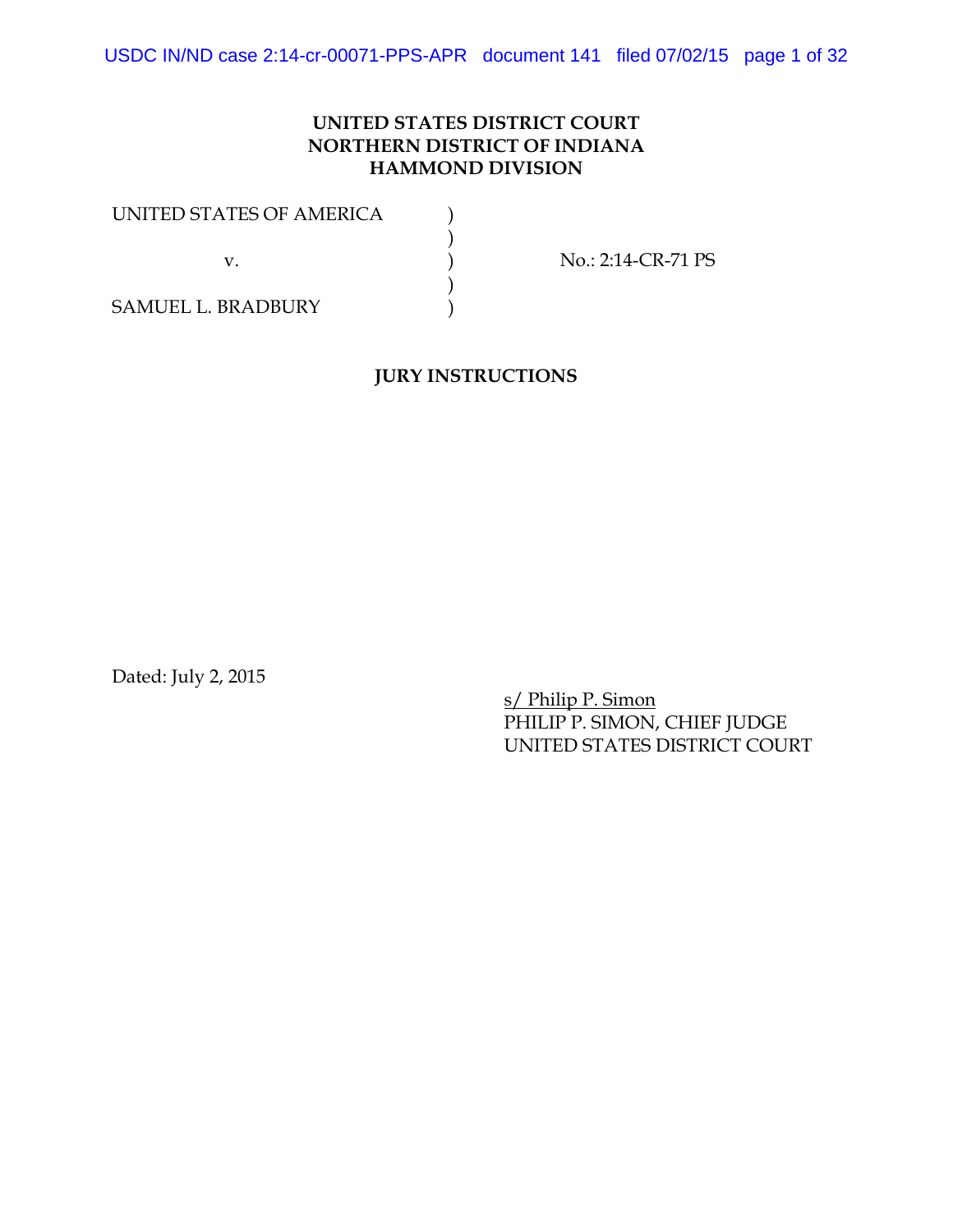Members of the jury, I will now instruct you on the law that you must follow in deciding this case. You must follow all of my instructions about the law, even if you disagree with them. This includes the instructions I gave you before the trial, any instructions I gave you during the trial, and the instructions I am giving you now.

As jurors, you have two duties. Your first duty is to decide the facts from the evidence that you saw and heard here in court. This is your job, not my job or anyone else's job.

Your second duty is to take the law as I give it to you, apply it to the facts, and decide if the government has proved the defendant guilty beyond a reasonable doubt.

You must perform these duties fairly and impartially. Do not let sympathy, prejudice, fear, or public opinion influence you.

You must not take anything I said or did during the trial as indicating that I have an opinion about the evidence or about what I think your verdict should be.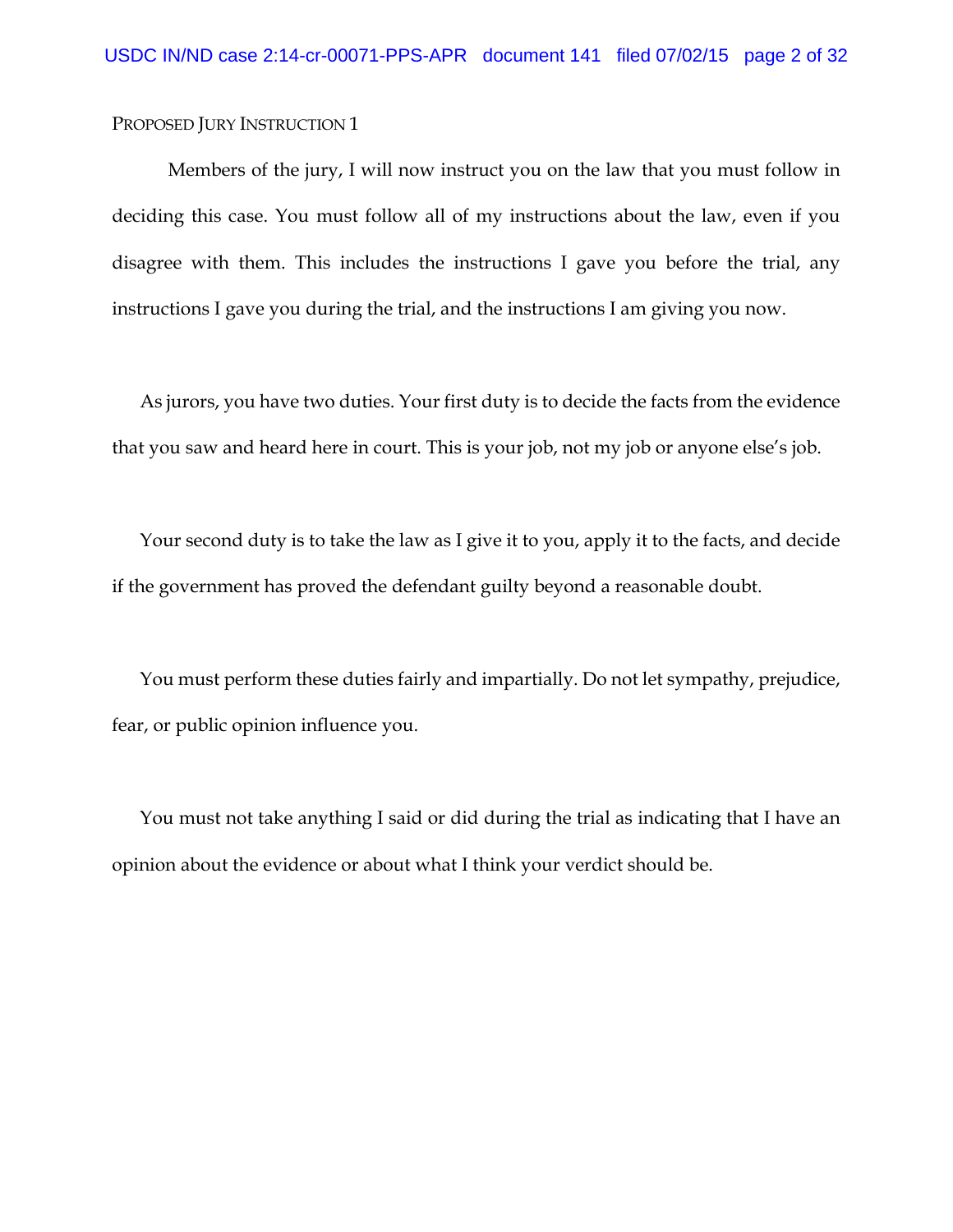The charge against the defendant is in a document called an indictment. You will have a copy of the indictment during your deliberations.

The indictment charges the defendant with using an instrument of interstate commerce to willfully communicate a threat to kill or injure law enforcement officers, including two law enforcement officers listed by name and two judges listed by name, or to unlawfully damage or destroy the Tippecanoe County courthouse and other county offices and equipment, including police vehicles, by means of fire or an explosive.

The indictment also charges the defendant with using an instrument of interstate commerce to maliciously convey false information, knowing the same to be false, concerning an alleged attempt being made to kill or injure law enforcement officers, including two law enforcement officers listed by name and two judges listed by name, or to unlawfully damage or destroy the Tippecanoe County courthouse and other county offices and equipment, including police vehicles, by means of fire or an explosive.

The defendant has pled not guilty to the charge. The indictment is simply the formal way of telling the defendant what crime he is accused of committing. It is not evidence that the defendant is guilty. It does not even raise a suspicion of guilt.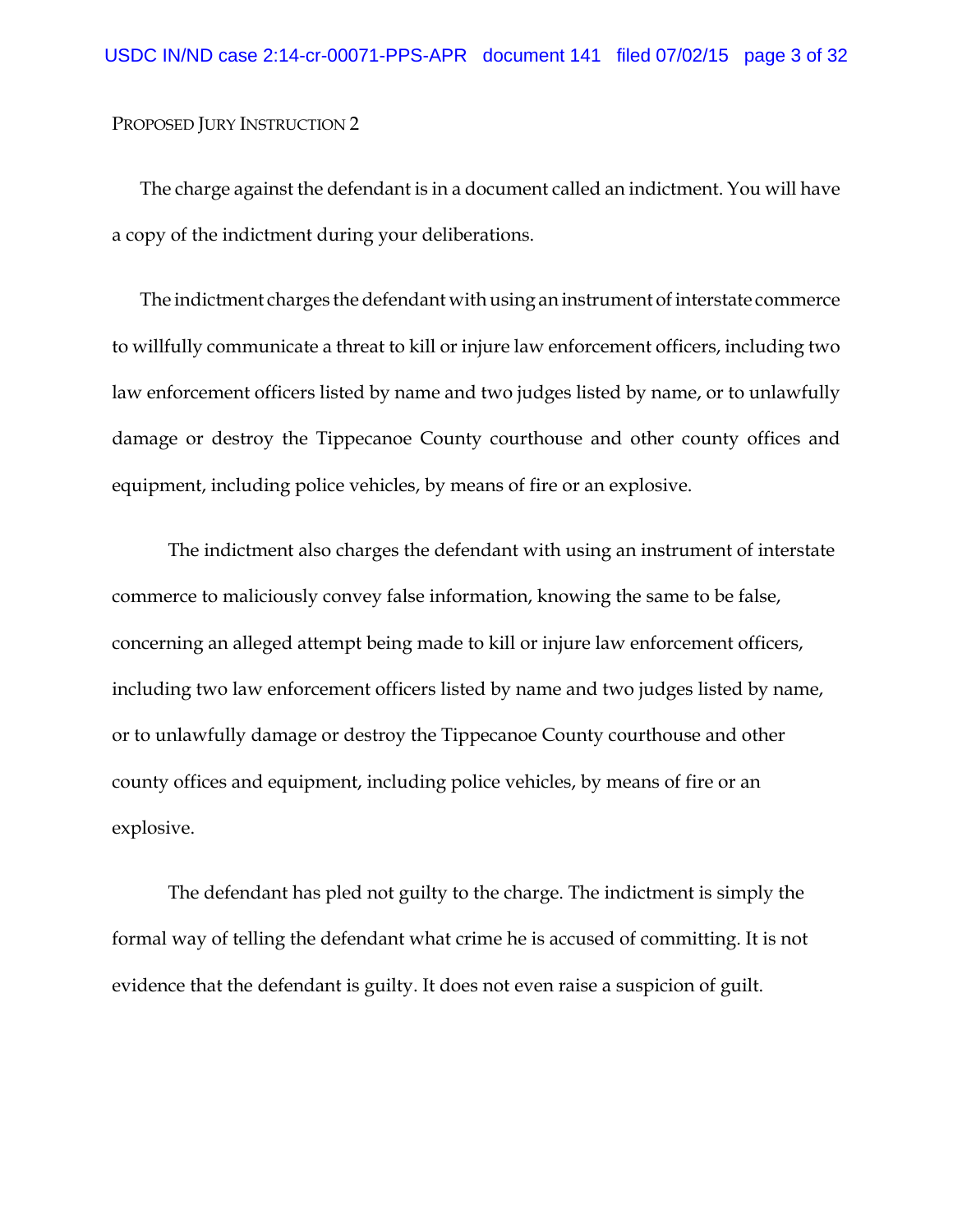The defendant is presumed innocent of the charge. This presumption continues throughout the case, including during your deliberations. It is not overcome unless, from all the evidence in the case, you are convinced beyond a reasonable doubt that the defendant is guilty as charged.

The government has the burden of proving the defendant's guilt beyond a reasonable doubt. This burden of proof stays with the government throughout the case.

The defendant is never required to prove his innocence. He is not required to produce any evidence at all.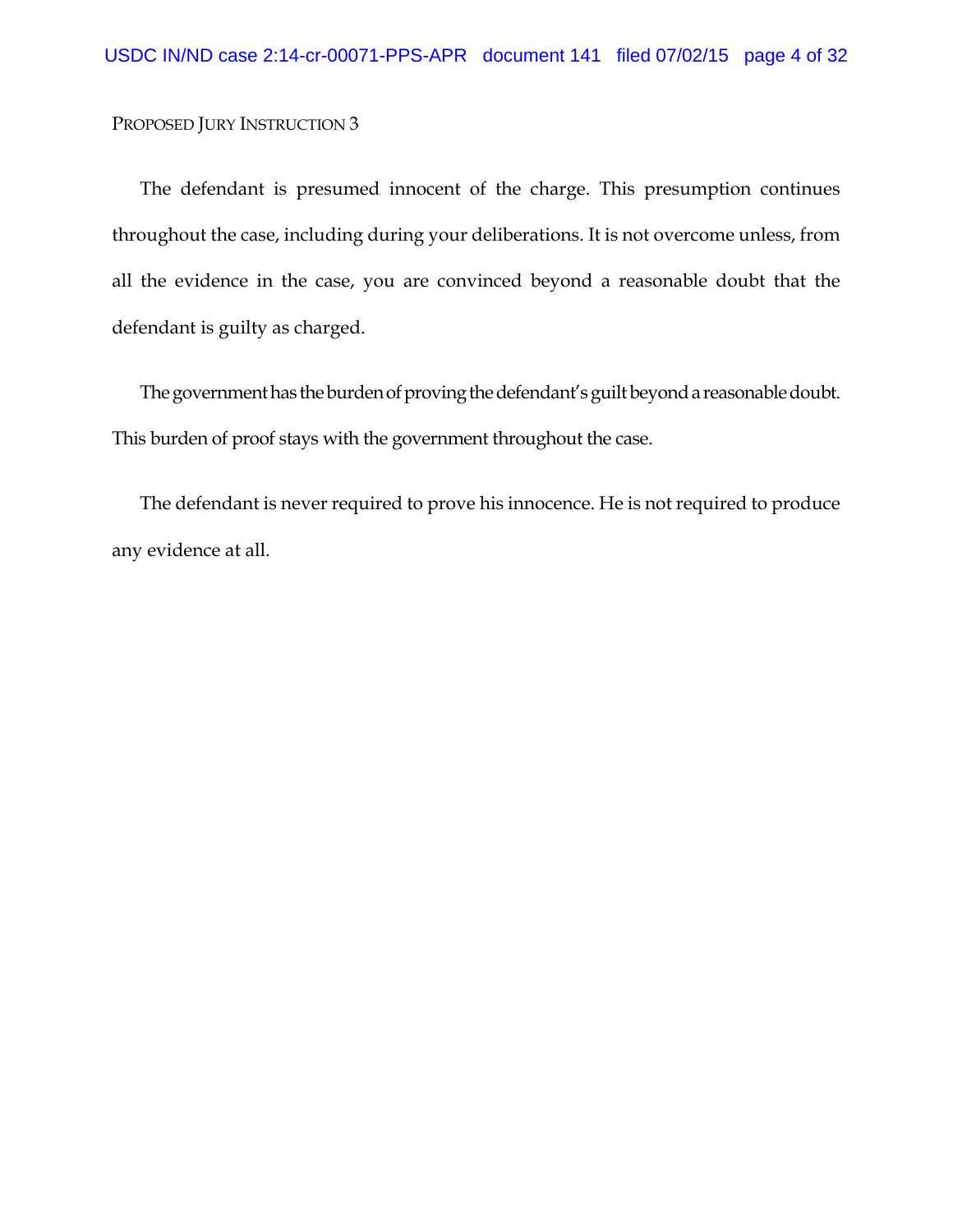You must make your decision based only on the evidence that you saw and heard here in court. Do not consider anything you may have seen or heard outside of court, including anything from the newspaper, television, radio, the Internet, or any other source.

The evidence includes only what the witnesses said when they were testifying under oath, the exhibits that I allowed into evidence, and the stipulations that the lawyers agreed to. A stipulation is an agreement that certain facts are true or that a witness would have given certain testimony.

Nothing else is evidence. The lawyers' statements and arguments are not evidence. If what a lawyer said is different from the evidence as you remember it, the evidence is what counts. The lawyers' questions and objections likewise are not evidence.

A lawyer has a duty to object if he thinks a question is improper. If I sustained objections to questions the lawyers asked, you must not speculate on what the answers might have been.

If, during the trial, I struck testimony or exhibits from the record, or told you to disregard something, you must not consider it.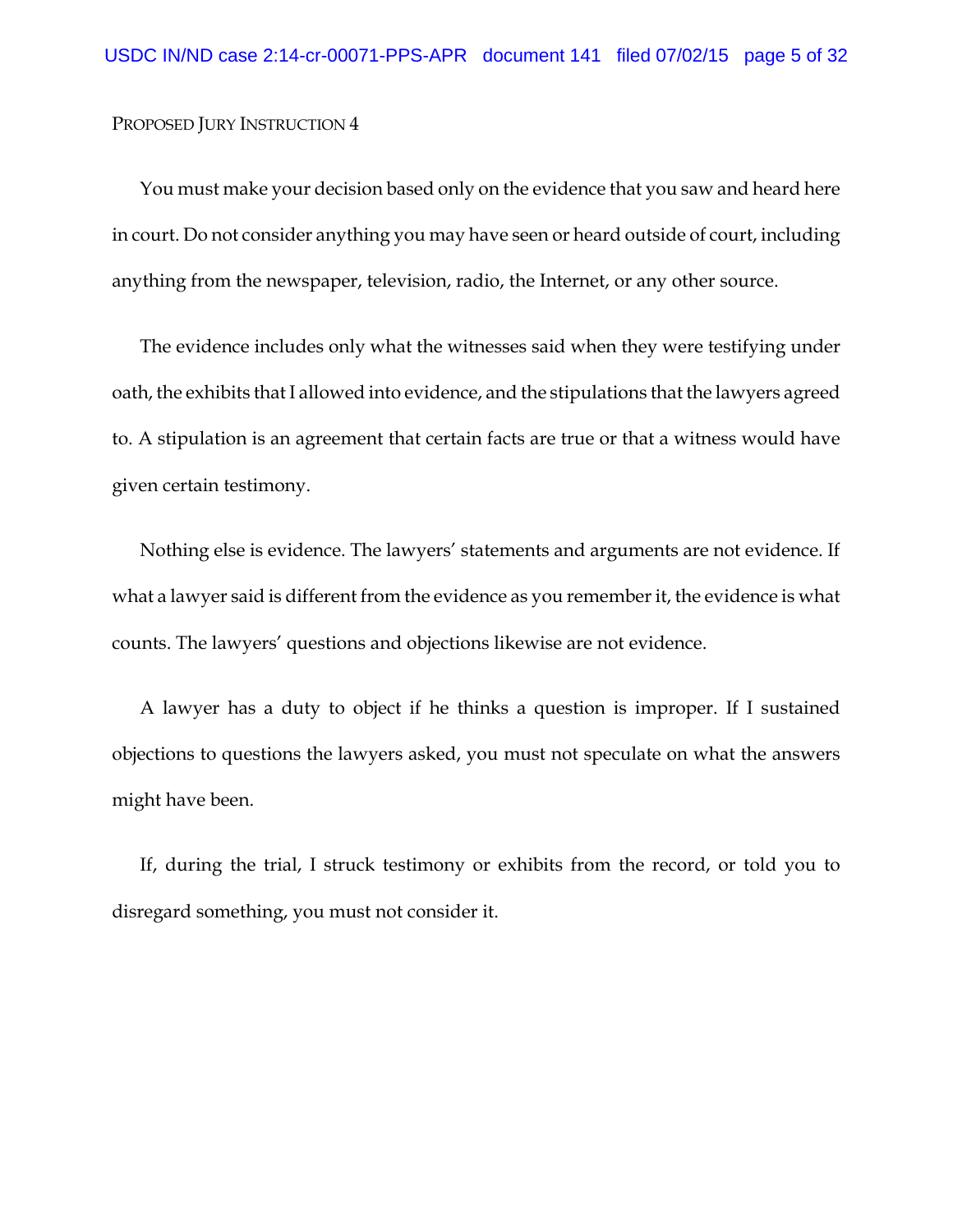Give the evidence whatever weight you decide it deserves. Use your common sense in weighing the evidence, and consider the evidence in light of your own everyday experience.

People sometimes look at one fact and conclude from it that another fact exists. This is called an inference. You are allowed to make reasonable inferences, so long as they are based on the evidence.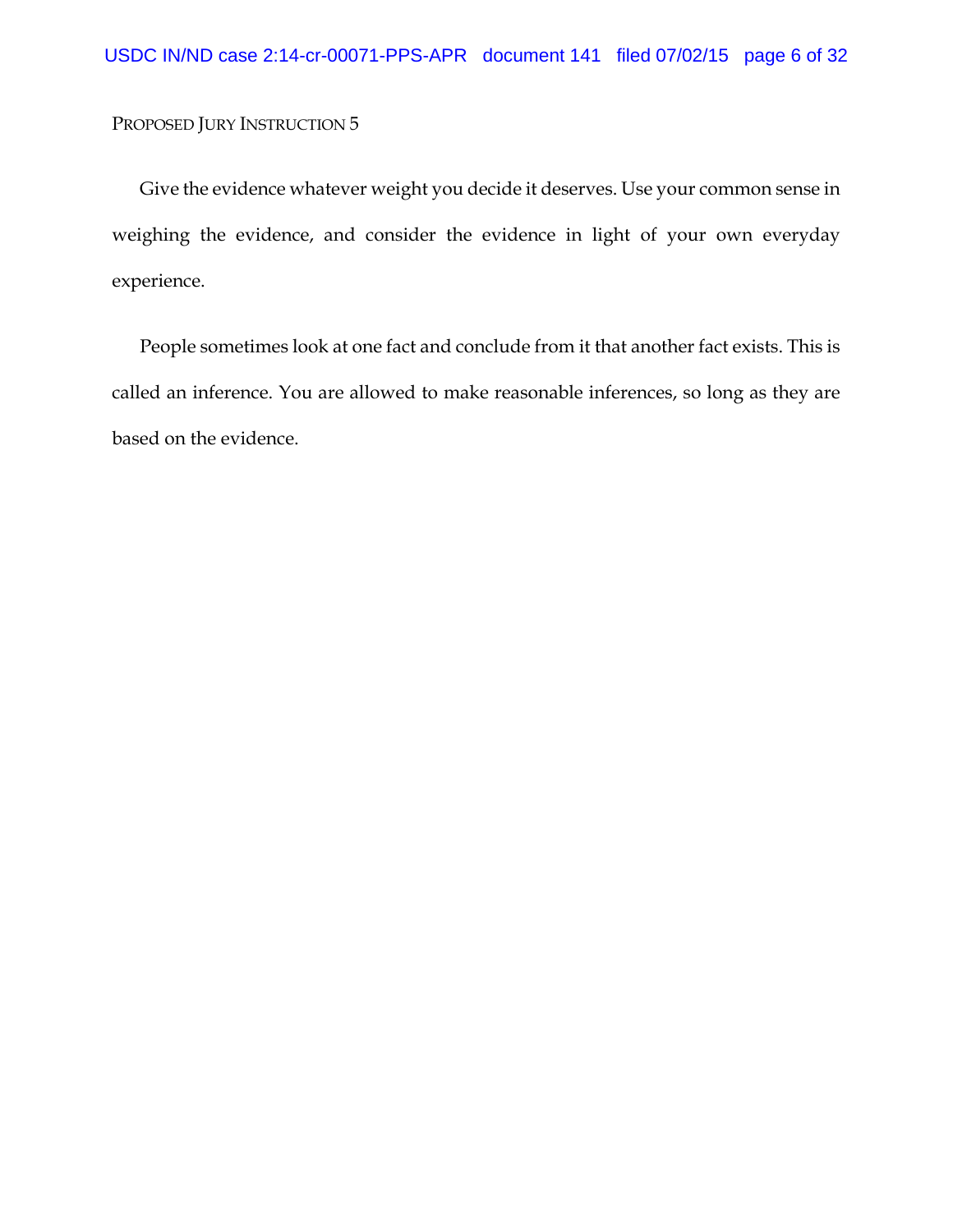You may have heard the terms "direct evidence" and "circumstantial evidence." Direct evidence is evidence that directly proves a fact. Circumstantial evidence is evidence that indirectly proves a fact.

You are to consider both direct and circumstantial evidence. The law does not say that one is better than the other. It is up to you to decide how much weight to give to any evidence, whether direct or circumstantial.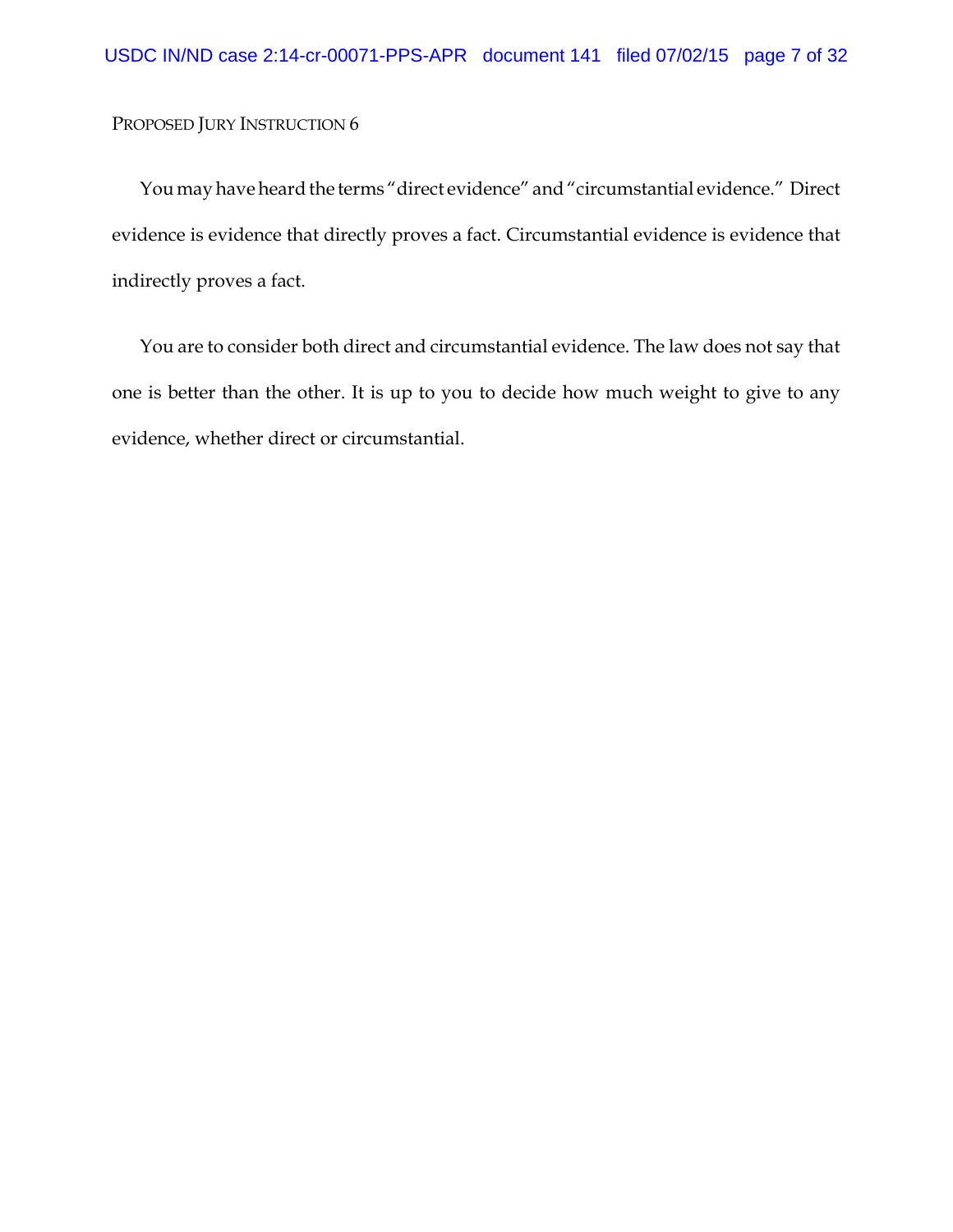Do not make any decisions simply by counting the number of witnesses who testified about a certain point.

You may find the testimony of one witness or a few witnesses more persuasive than the testimony of a larger number. You need not accept the testimony of the larger number of witnesses.

What is important is how truthful and accurate the witnesses were and how much weight you think their testimony deserves.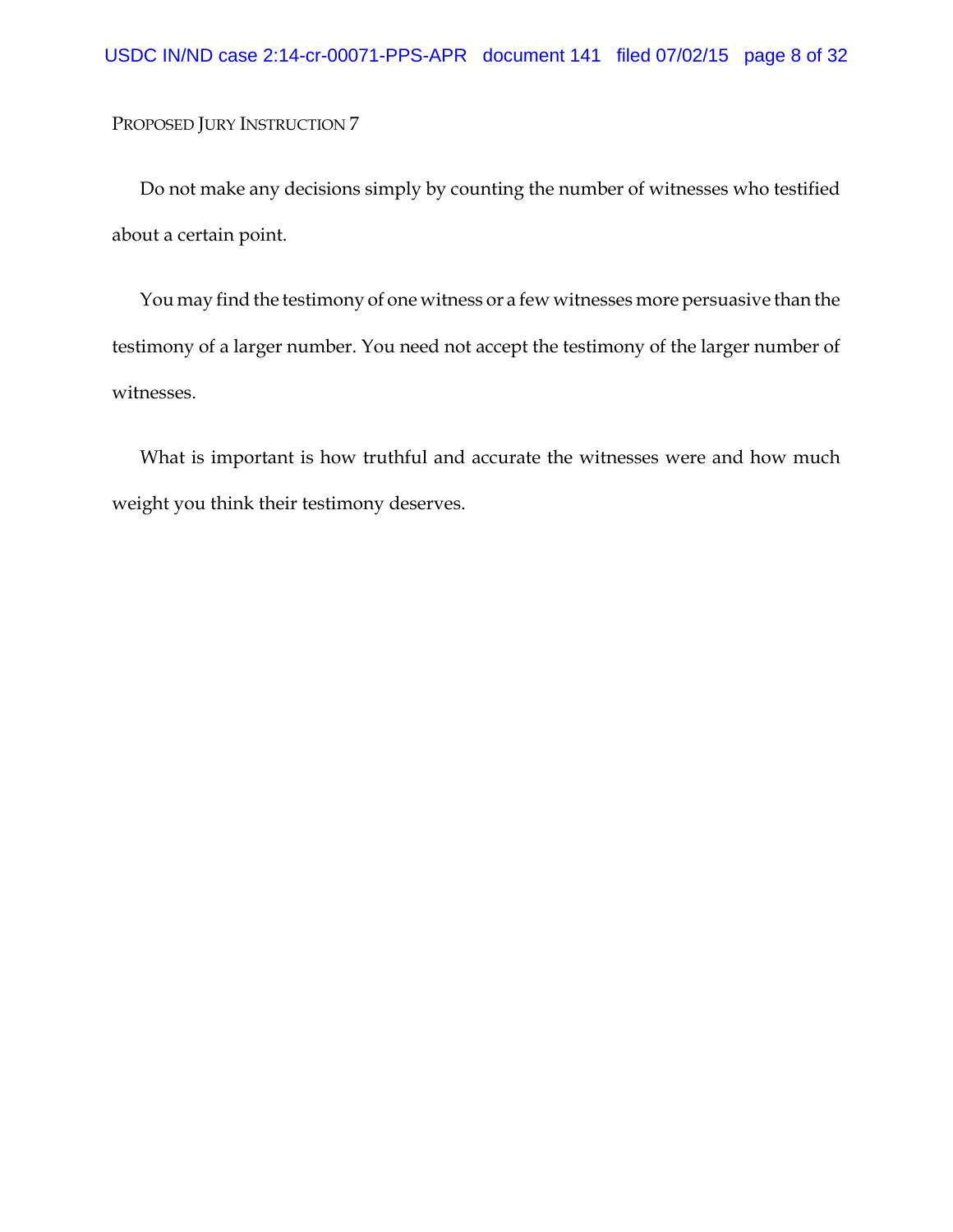Part of your job as jurors is to decide how believable each witness was, and how much weight to give each witness' testimony. You may accept all of what a witness says, or part of it, or none of it.

Some factors you may consider include:

-the intelligence of the witness;

-the witness' ability and opportunity to see, hear, or know the things the witness testified about;

-the witness' memory;

-the witness' demeanor;

-whether the witness had any bias, prejudice, or other reason to lie or slant the testimony;

-the truthfulness and accuracy of the witness' testimony in light of the other evidence presented; and

-inconsistent statements or conduct by the witness.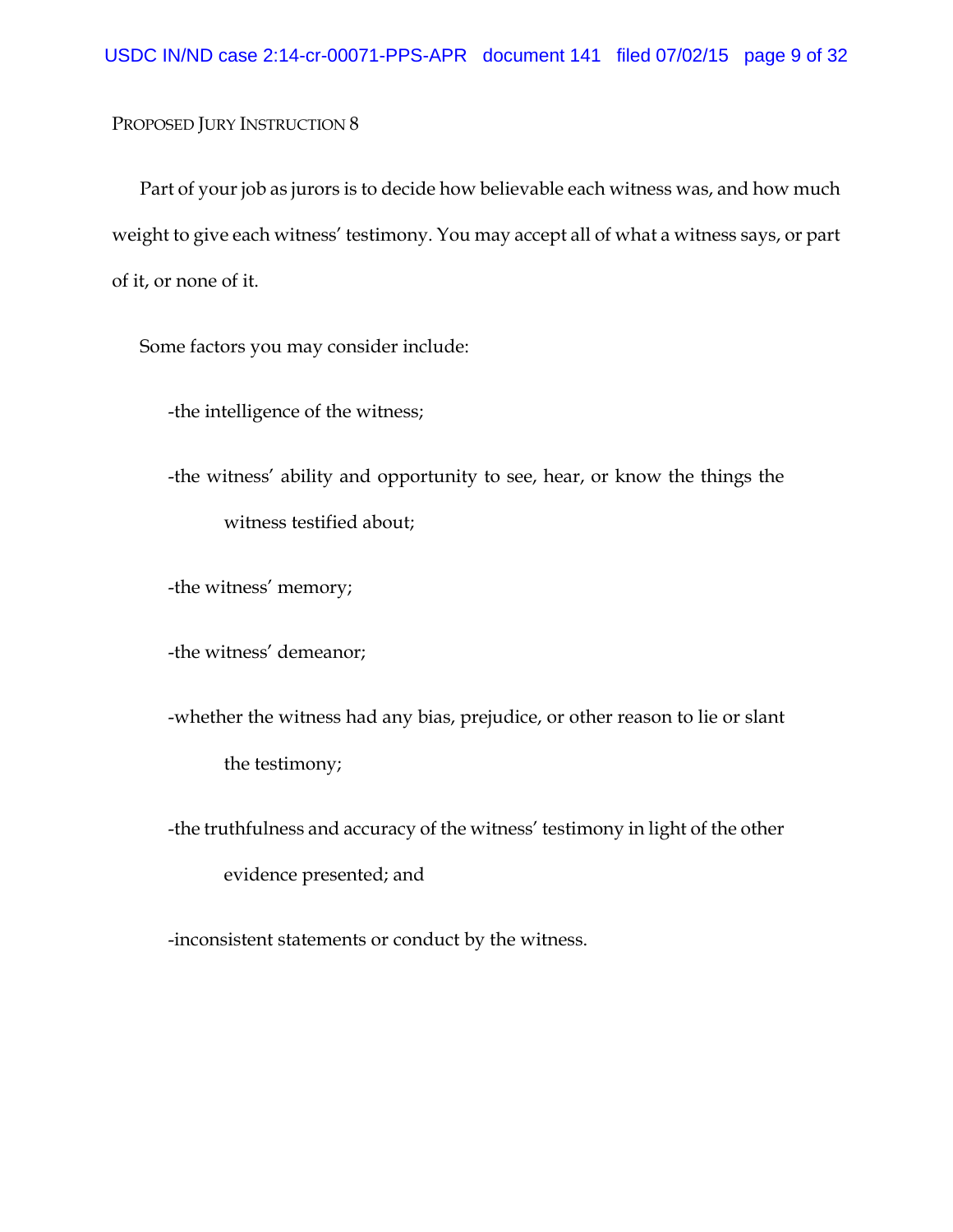It is proper for an attorney to interview any witness in preparation for trial.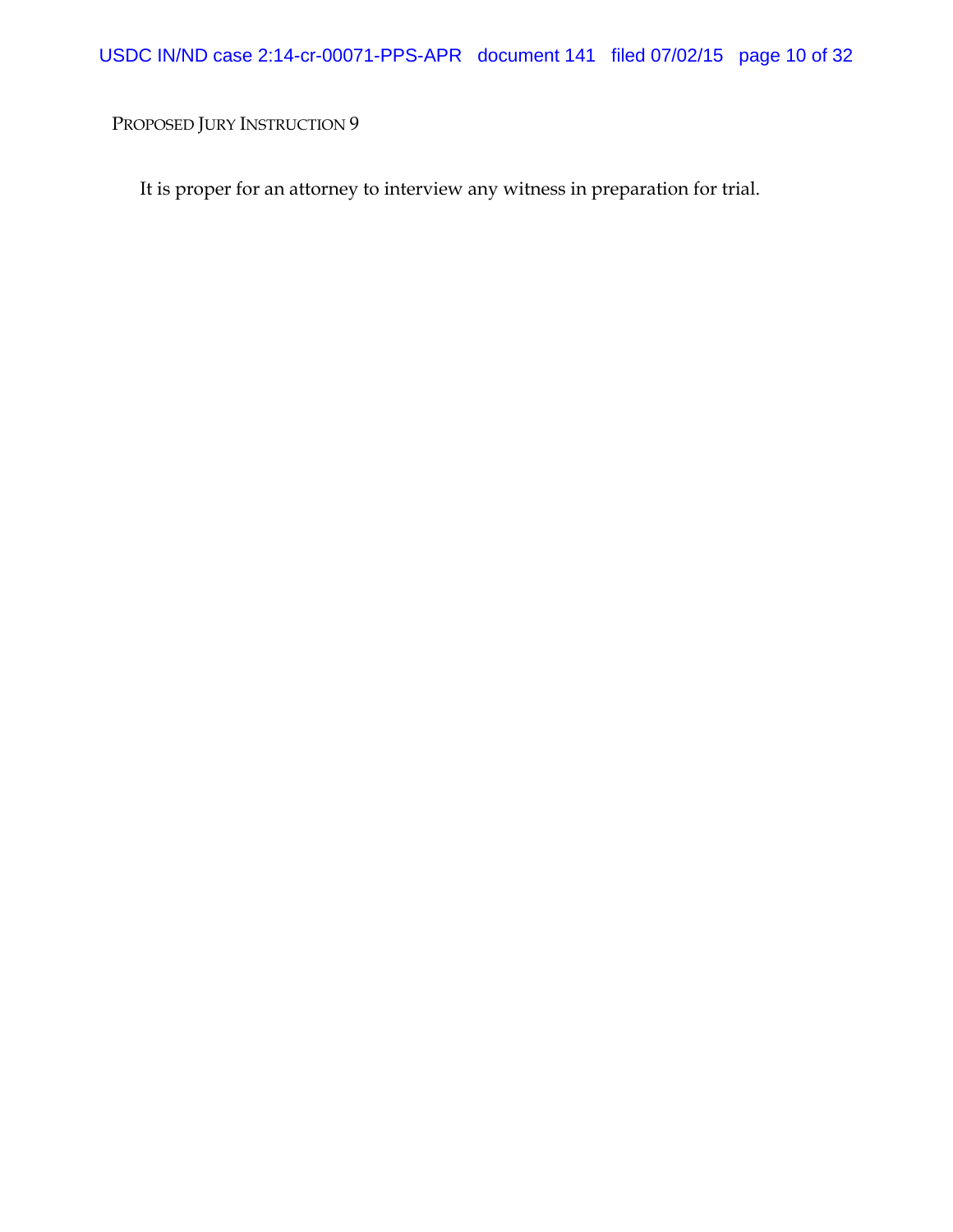You have heard evidence that before the trial, witnesses made statements that may be inconsistent with their testimony here in court. You may consider an inconsistent statement made before the trial only to help you decide how believable a witness' testimony was here in court.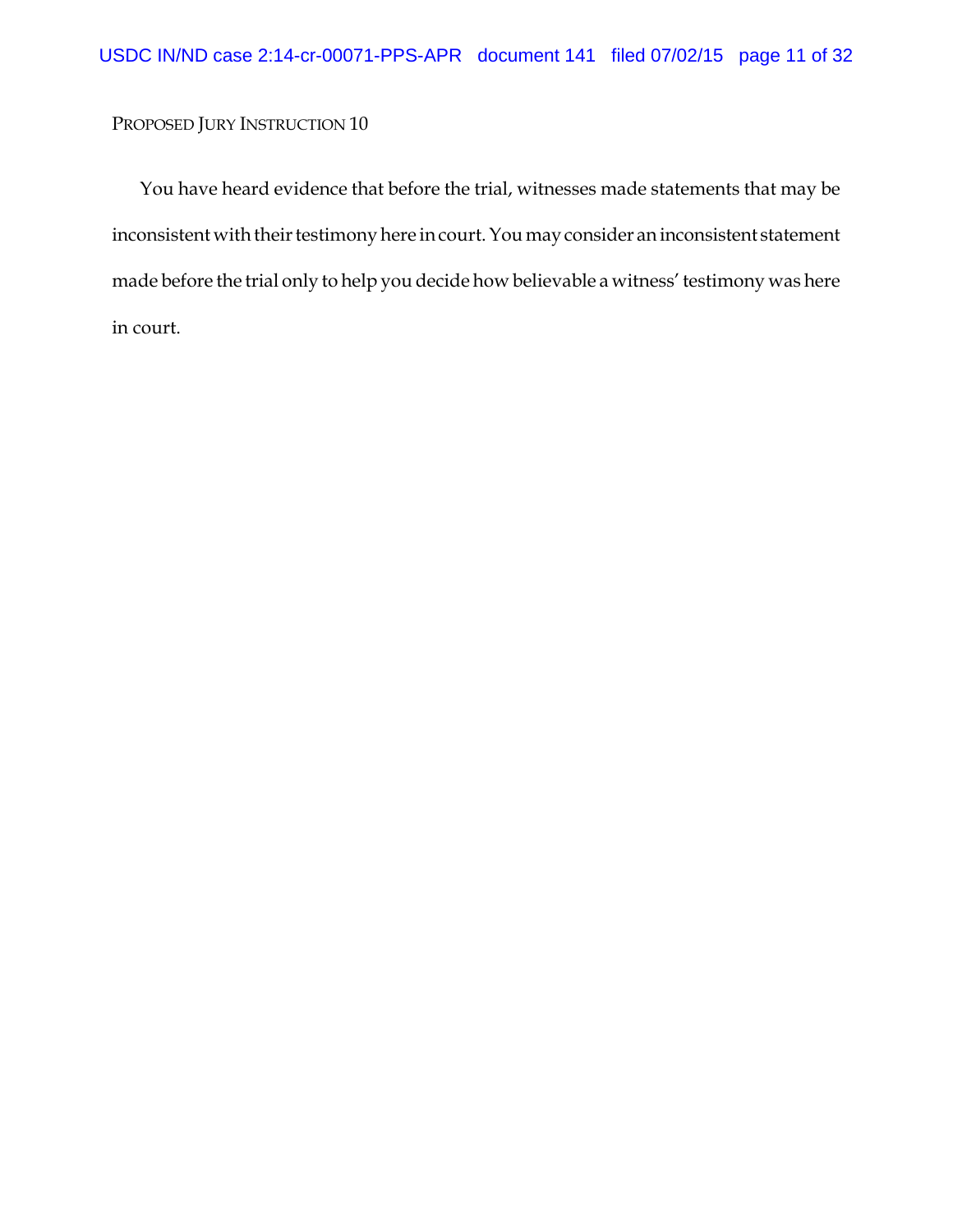You may consider evidence that a witness was convicted of a crime only in deciding the believability of his or her testimony. You may not consider it for any other purpose.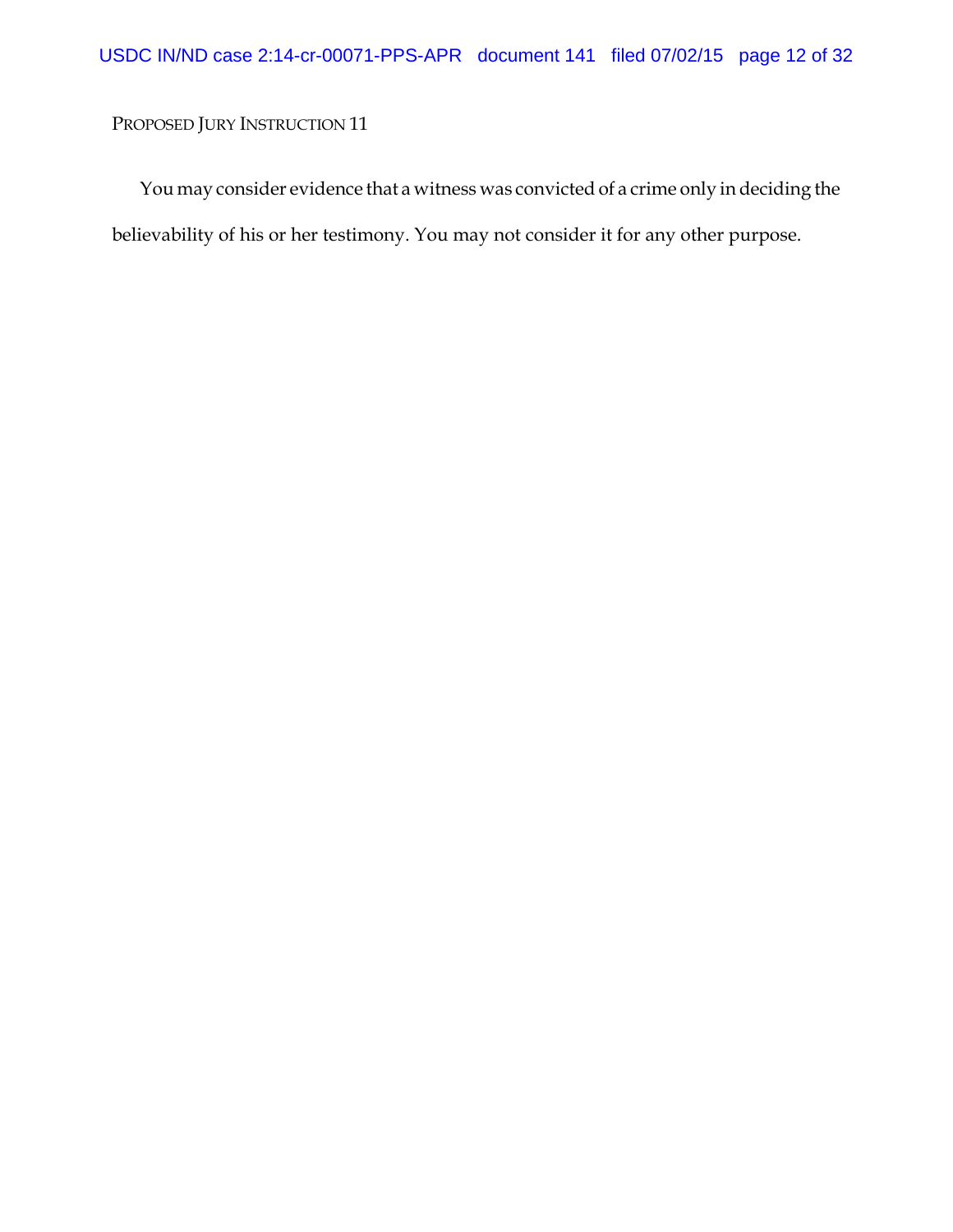You have heard testimony about the defendant's character for being non-violent. You should consider this testimony together with and in the same way you consider the other evidence.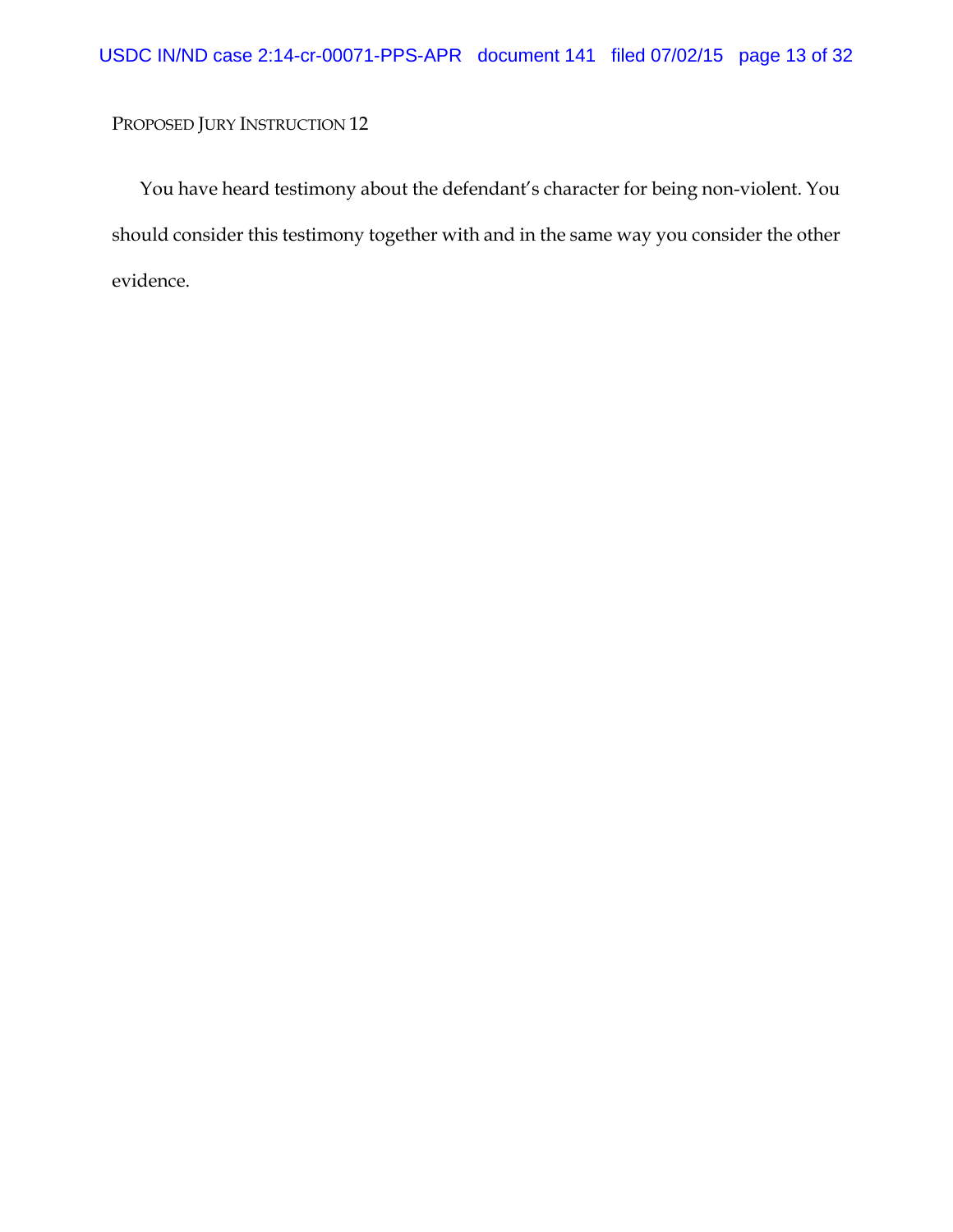You have heard testimony and received evidence that the defendant made a statement to Jonathan Eager of the West Lafayette Police Department. You must decide whether the defendant actually made the statement and, if so, how much weight to give to the statement. In making these decisions, you should consider all of the evidence, including the defendant's personal characteristics and circumstances under which the statement may have been made.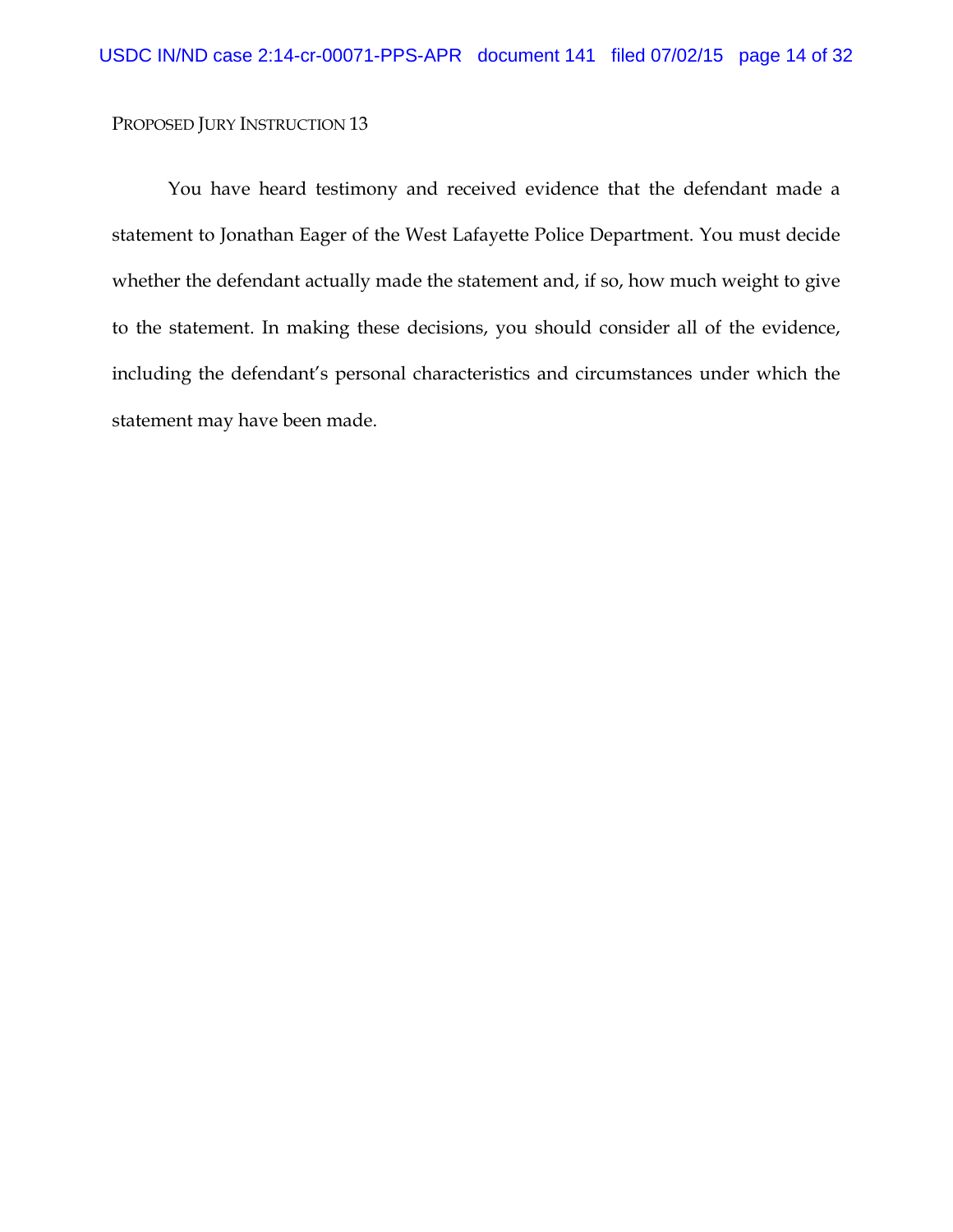You have heard testimony that the defendant committed acts other than the ones charged in the indictment. In particular, you have heard evidence that the defendant possessed the ingredients to make thermite and that he authored other writings of a violent nature. Also, you heard evidence that the defendant was previously arrested. Before using this evidence, you must decide whether it is more likely than not that the defendant did these other acts that are not charged in the indictment.

If you decide that the defendant was previously arrested, then you may consider this evidence only to help you decide if the defendant had a motive to commit the charged offense. You may not consider it for any other purpose.

If you decide that the defendant possessed the ingredients to make thermite or that he authored other writings of a violent nature, then you may consider this evidence only for the purpose of deciding whether the defendant made the statements in the Facebook post which is the subject of this case with an intent that the statement be understood as a serious expression of his intention to do the acts described. You may not consider it for any other purpose.

Keep in mind that the defendant is only on trial here for what he said in the Facebook post of June 19, 2014, not for the other acts.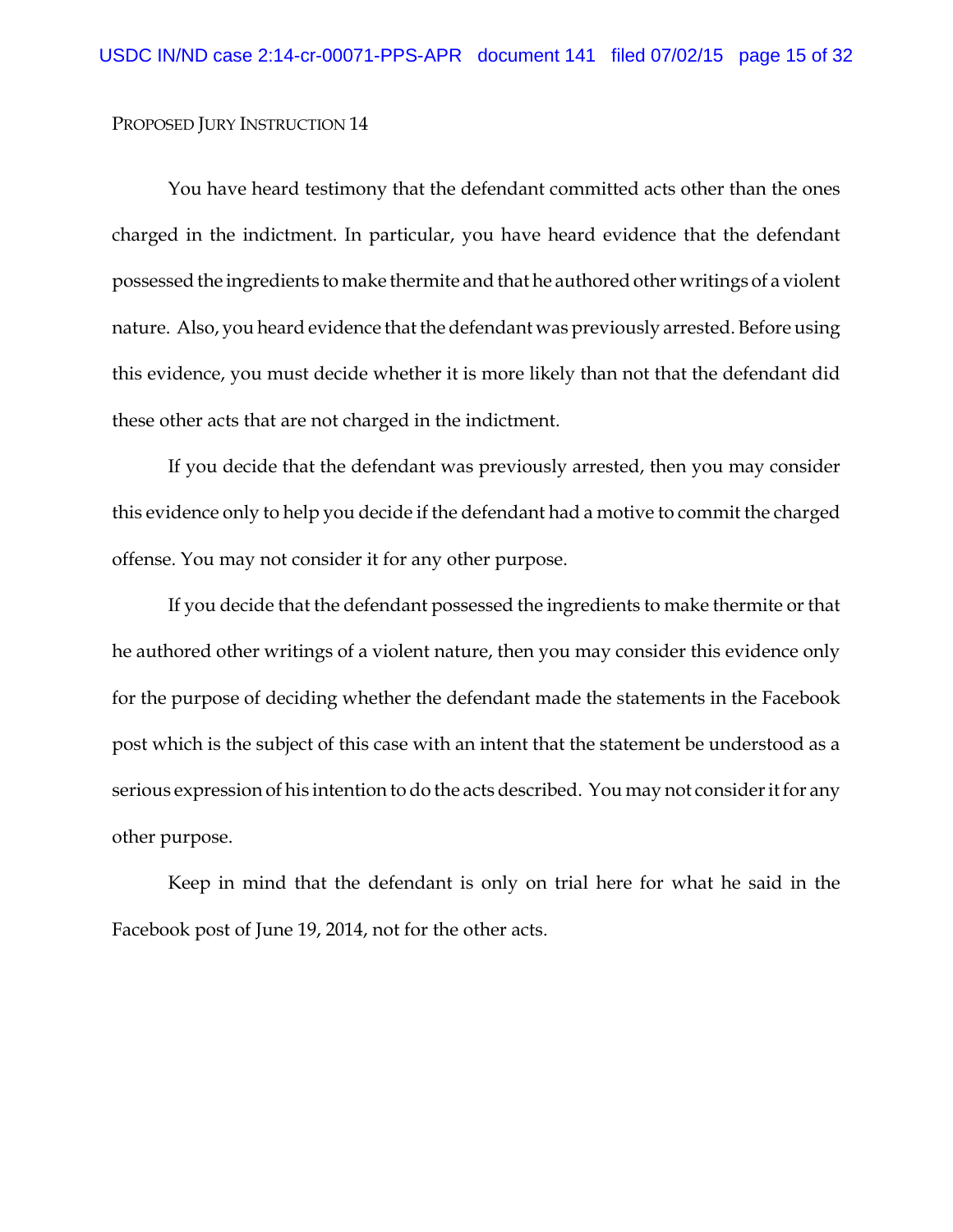You have heard from the following expert witnesses:

- · FBI Chemist/Forensic Examiner Raleigh Parrott who testified by stipulation about the chemical makeup of the evidence recovered from the defendant's bedroom;
- FBI Computer Forensic Examiner James Buckley who testified by stipulation regarding a document found on the defendant's phone;
- FBI Special Agent Eric Morefield, who testified about improvised incendiary devices;
- Investigator Sean Leshney of the Tippecanoe County Prosecutor's Office, who testified about the forensic search of the defendant's computer;
- · Dr. Erik Nielson, who testified about the use of violent rhetoric in music, speech, and film;
- Dr. Kyra Gaunt, who testified about behavior and the use of social media; and
- Jerry Taylor who also testified about improvised incendiary devices.

You do not have to accept these witnesses' opinions or testimony. You should judge each witness' opinions and testimony the same way you judge the testimony of any other witness. In deciding how much weight to give to these opinions and testimony, you should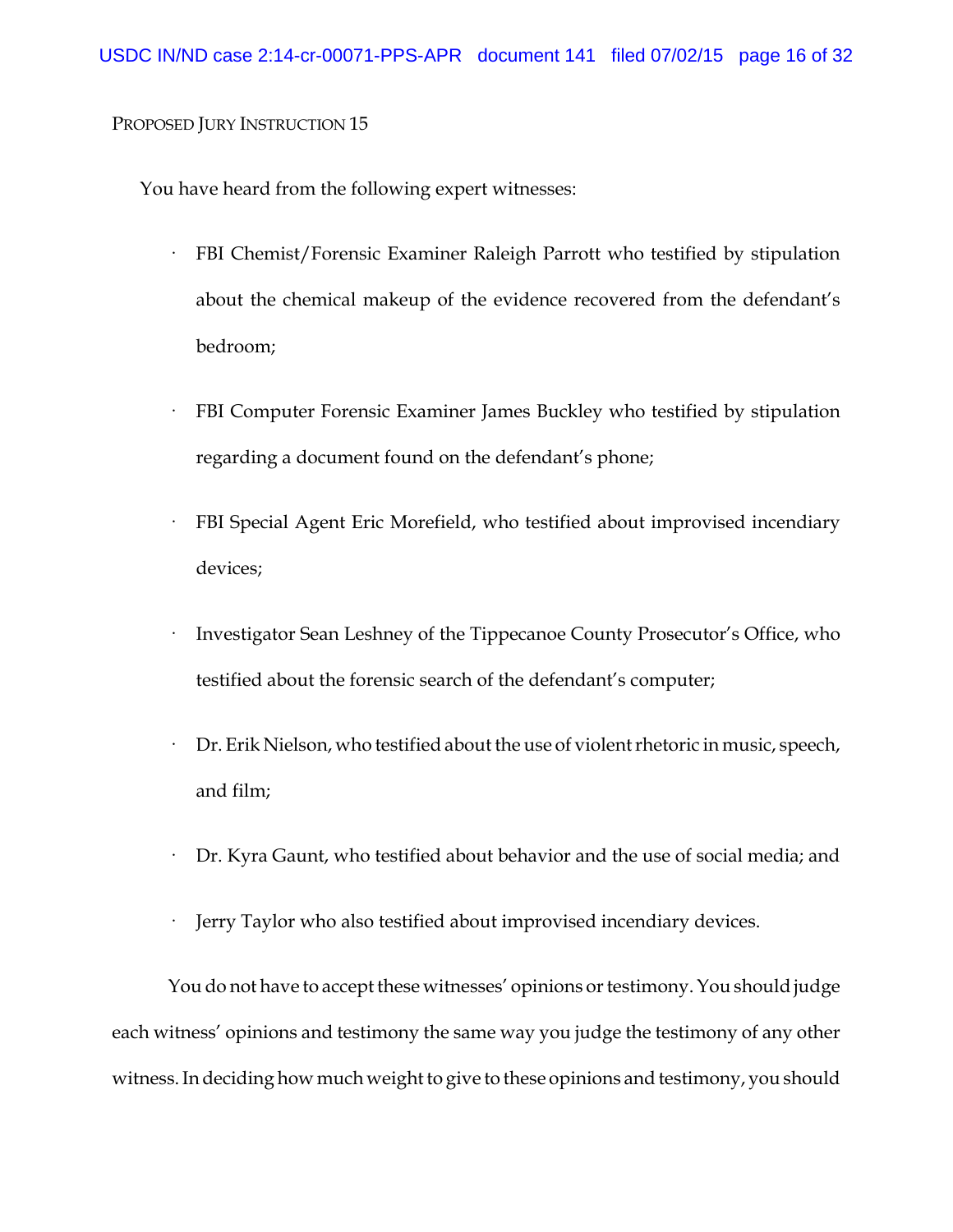consider the witness' qualifications, how he reached his opinions and the factors I have described for determining the believability of testimony.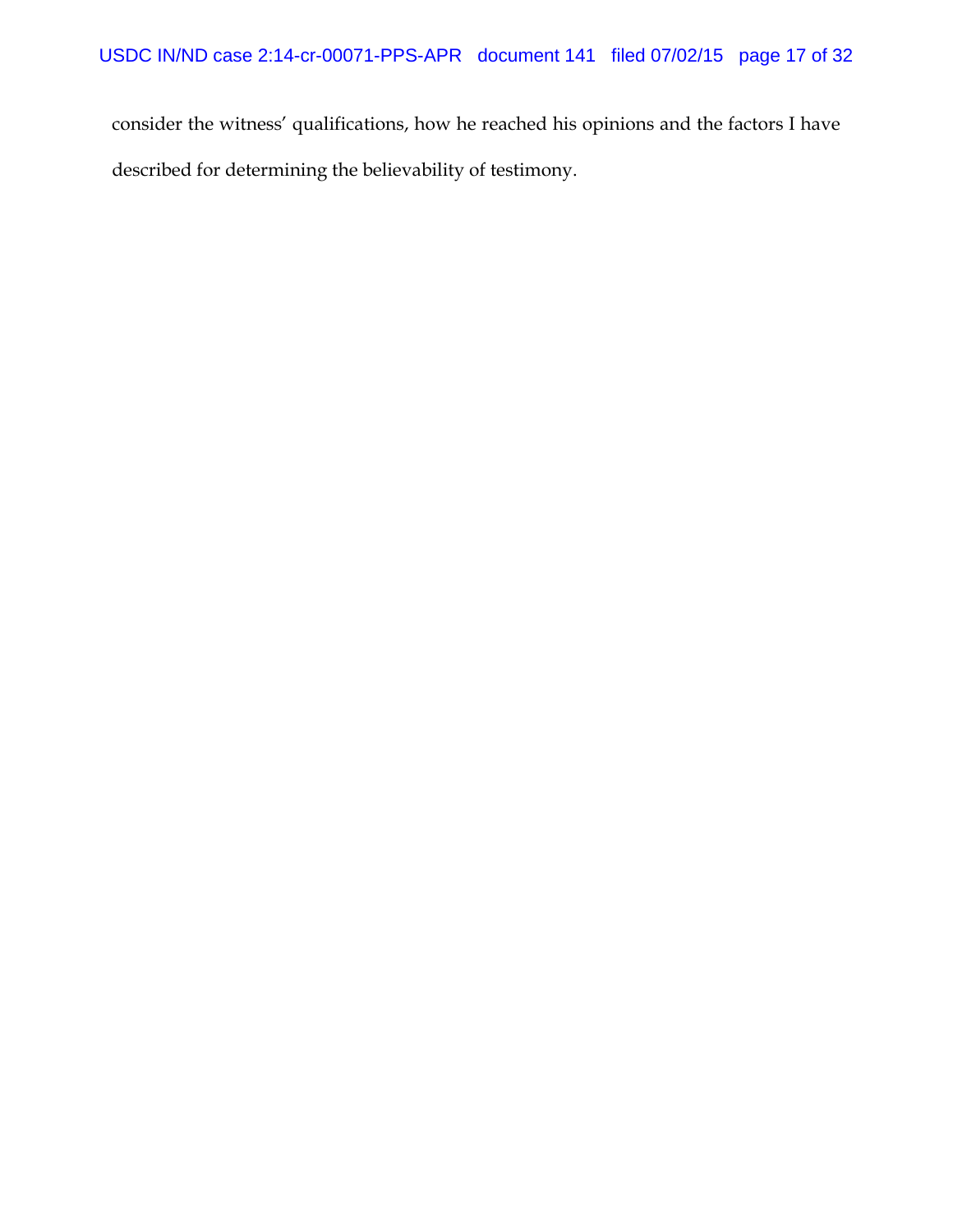Certain demonstrative exhibits were shown to you to help explain other evidence that was admitted, specifically the video demonstration of thermite and the Power-Point presentation of the defendant's Facebook chats. These are not themselves evidence or proof of any facts, so you will not have these particular exhibits during your deliberations. If they do not correctly reflect the facts shown by the evidence, you should disregard the exhibits and determine the facts from the underlying evidence.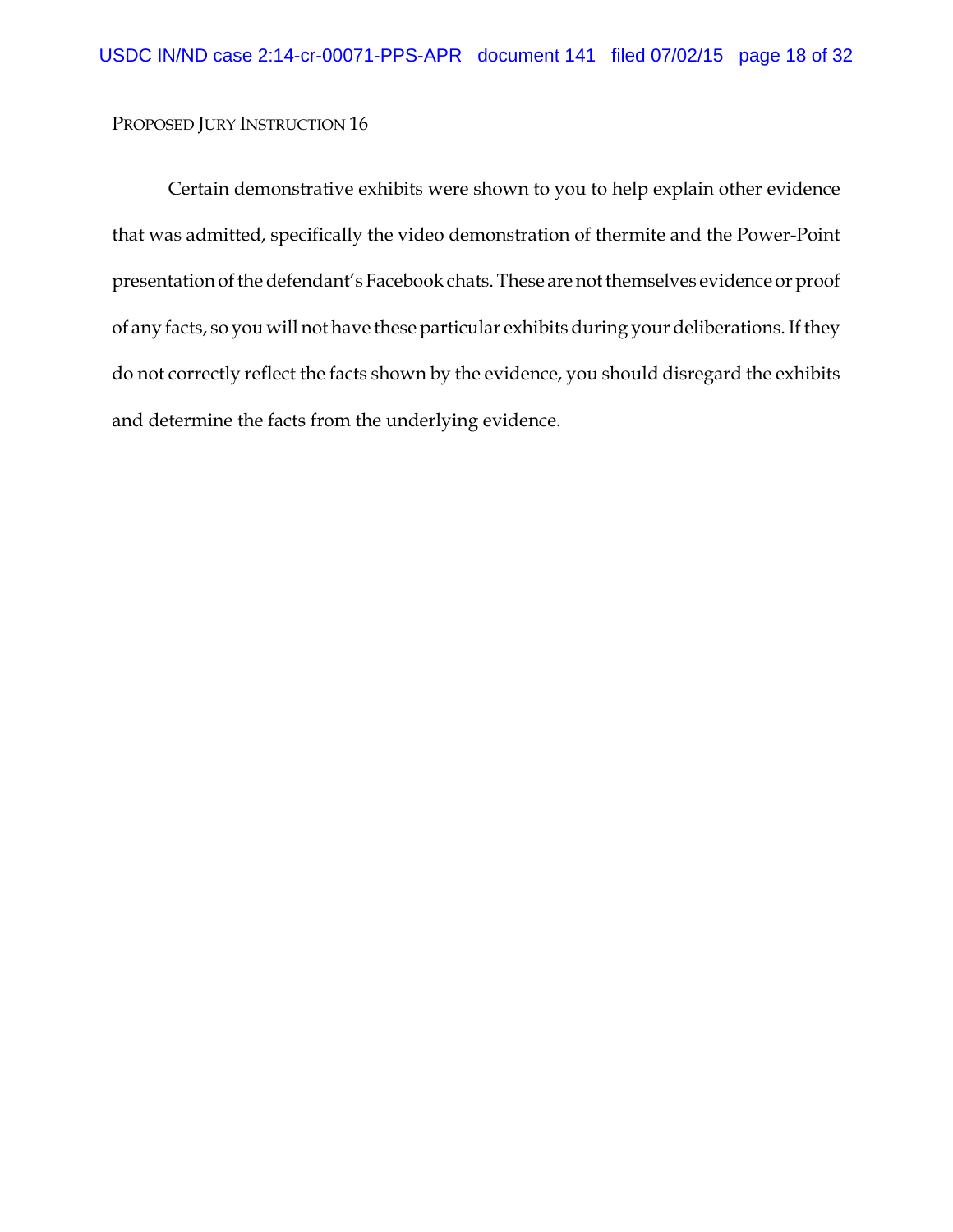If you have taken notes during the trial, you may use them during deliberations to help you remember what happened during the trial. You should use your notes only as aids to your memory. The notes are not evidence. All of you should rely on your independent recollection of the evidence, and you should not be unduly influenced by the notes of other jurors. Notes are not entitled to any more weight than the memory or impressions of each juror.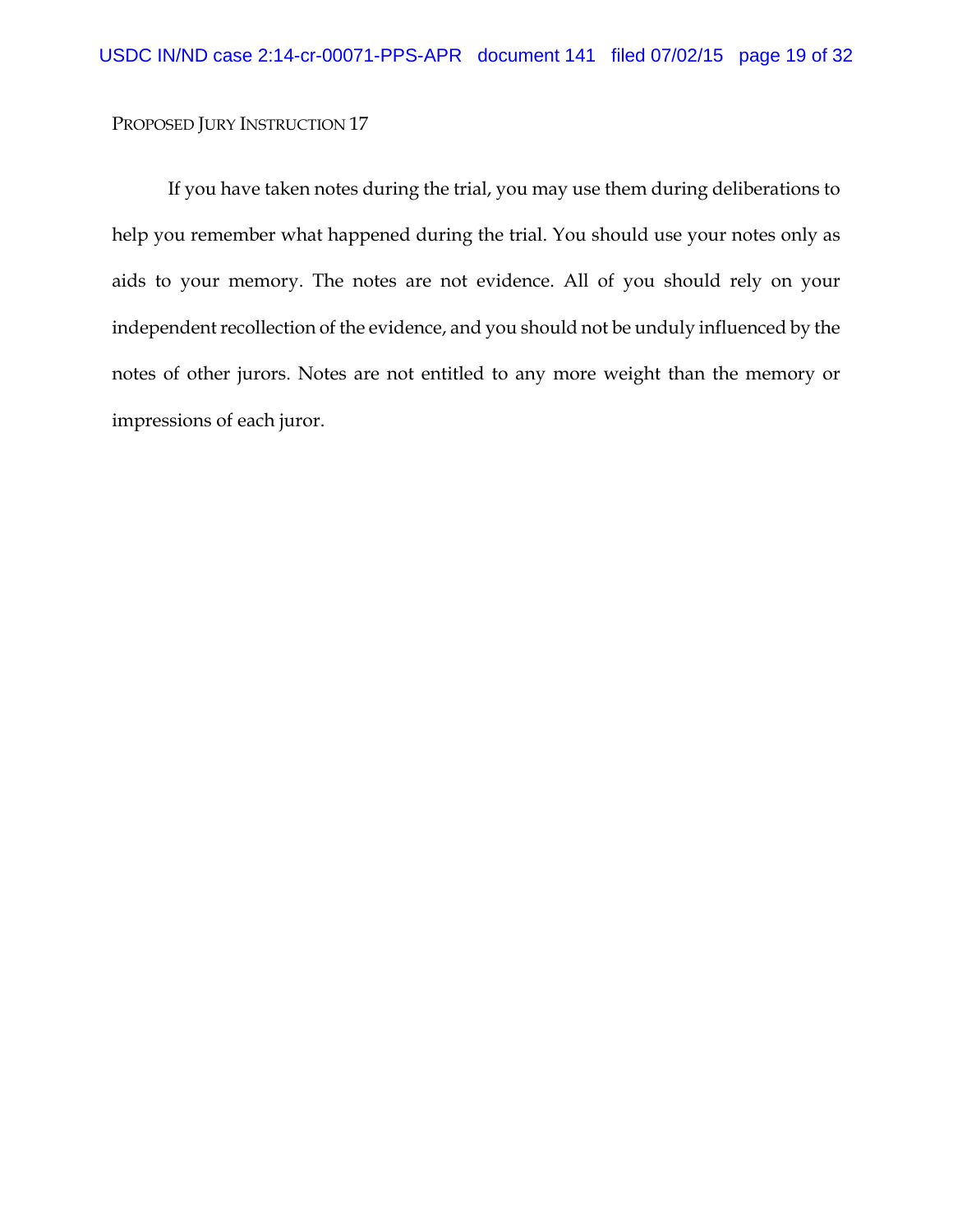The indictment in this case charges the defendant with violating one law in two different ways. First, by willfully making a threat to do harm to a person or property using fire or explosives; and second by maliciously conveying false information concerning an alleged attempt being made to do harm to a person or property using fire or explosives. In a minute I will explain the law as it applies to each of these different ways the government can prove a violation.

Before I do, however, I want to be clear that the government is not required to prove the defendant violated the statute in both ways. Instead, the government is required to prove that the defendant violated the statute in at least one of those ways. To find the defendant guilty, you must unanimously agree on which way(s) the defendant violated the statute as well as all of the other elements of the crime charged.

For example, if some of you were to find that the government has proved beyond a reasonable doubt that the defendant willfully made a threat to do harm to a person or property using fire or explosives, and the rest of you were to find that the government has proved beyond a reasonable doubt that the defendant maliciously conveyed false information concerning an alleged attempt being made to do harm to a person or property using fire or explosives, then there would be no unanimous agreement on which method of violating the law the government has proved. On the other hand, if all of you were to find that the government has proved beyond a reasonable doubt that the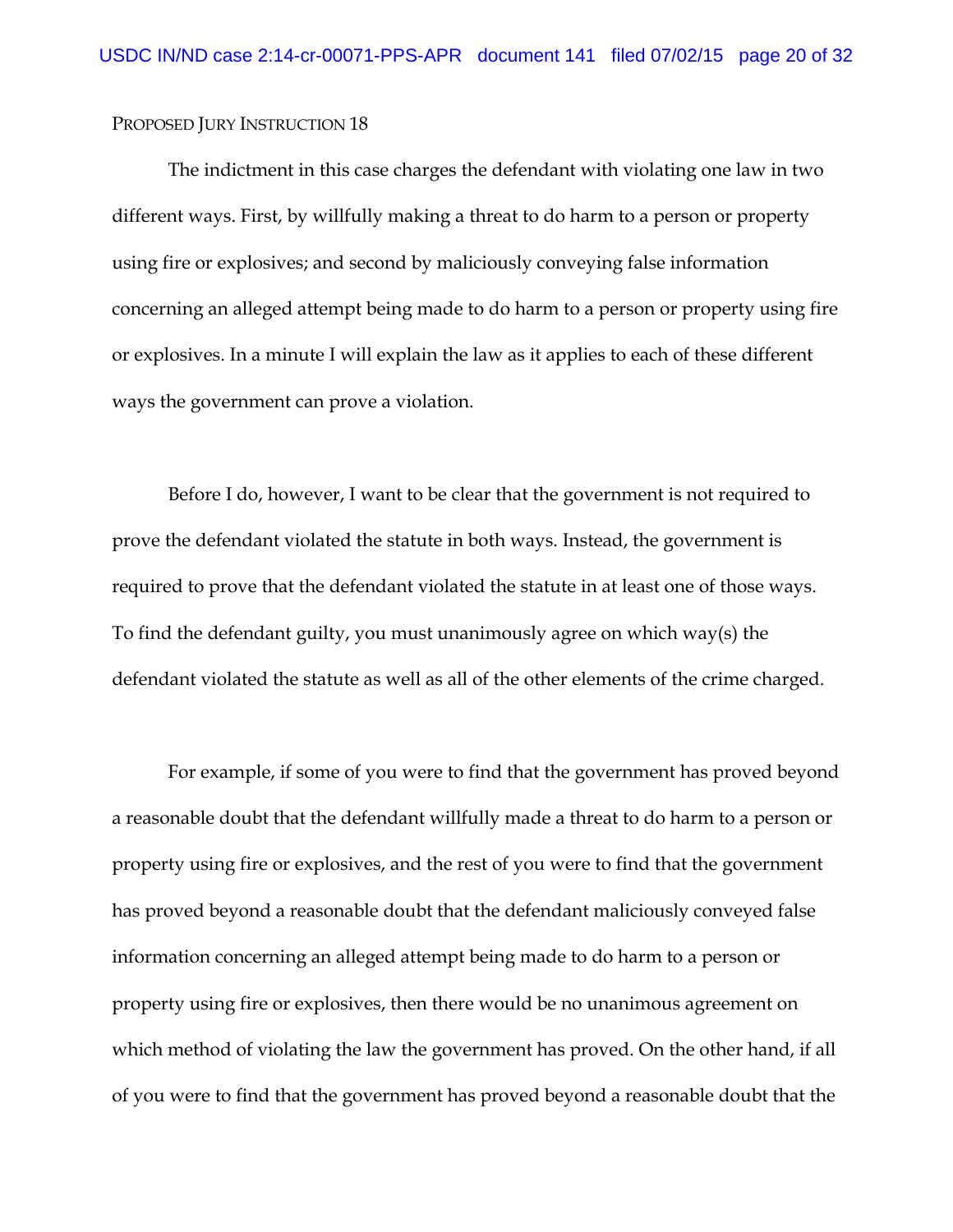defendant maliciously conveyed false information concerning an alleged attempt being made to do harm to a person or property using fire or explosives, then there would be a unanimous agreement.

You may also find that the defendant violated the statute in both ways, so long as you unanimously agree to each.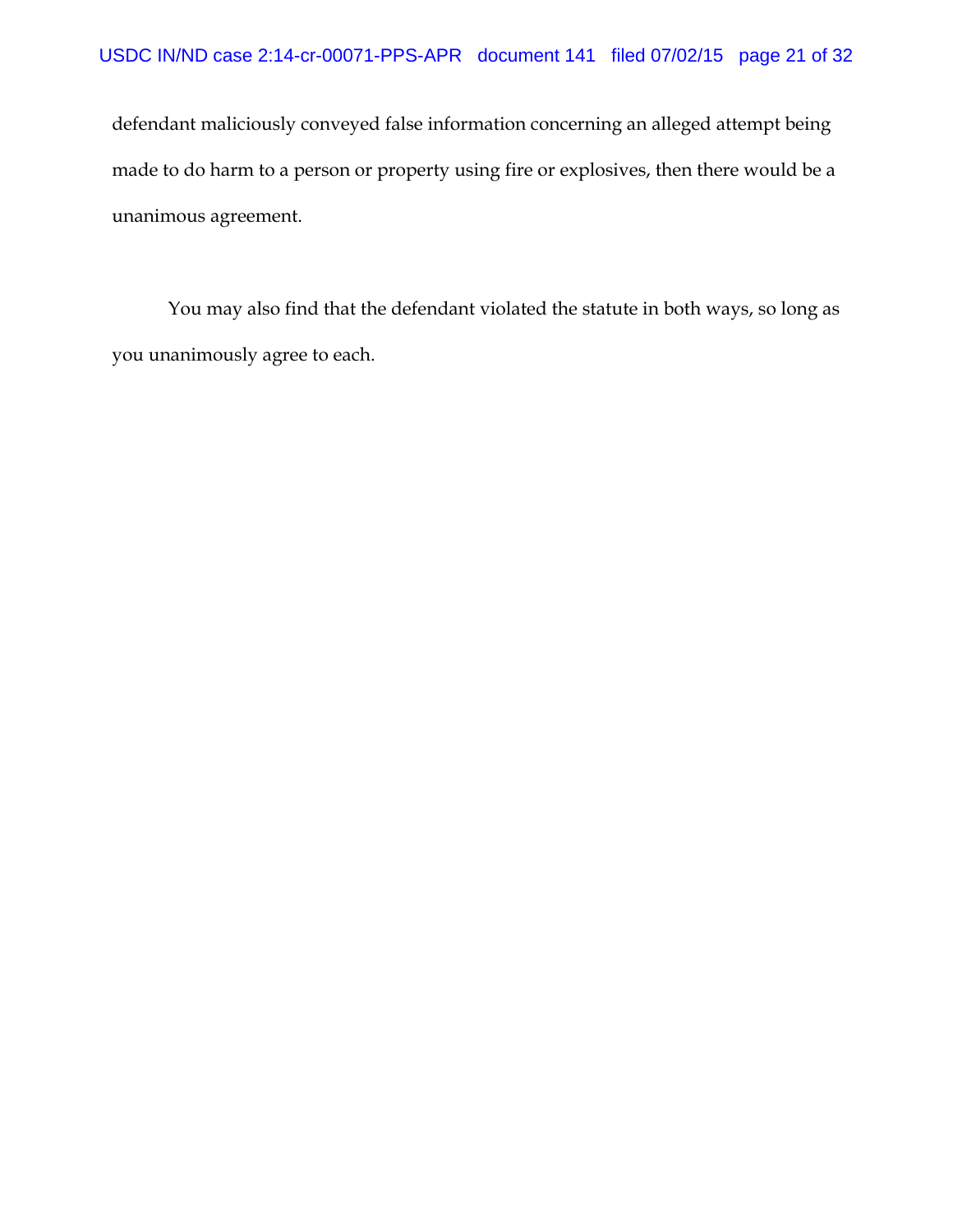To find the defendant guilty of willfully making a threat to do harm to a person or property using fire or explosives you must find that the government has proven each of the following propositions beyond a reasonable doubt:

- 1. The defendant made a threat to kill or injure law enforcement officers or to damage or destroy the Tippecanoe County Courthouse or other public property;
- 2. By use of fire or explosives;
- 3. The threat was communicated via an instrument of interstate commerce; and
- 4. The threat was made willfully.

If you find from your consideration of all the evidence that the government has proved each of these elements beyond a reasonable doubt, then you should find the defendant guilty. If, on the other hand, you find from you consideration of all the evidence that the government has failed to prove any of these elements beyond a reasonable doubt, then you should find the defendant not guilty.

The government is not required to prove that the defendant communicated a threat to kill and injure law enforcement officers and destroy and damage property by use of fire or explosives. However, the government is required to prove that the defendant communicated a threat to do one of those things. To find the defendant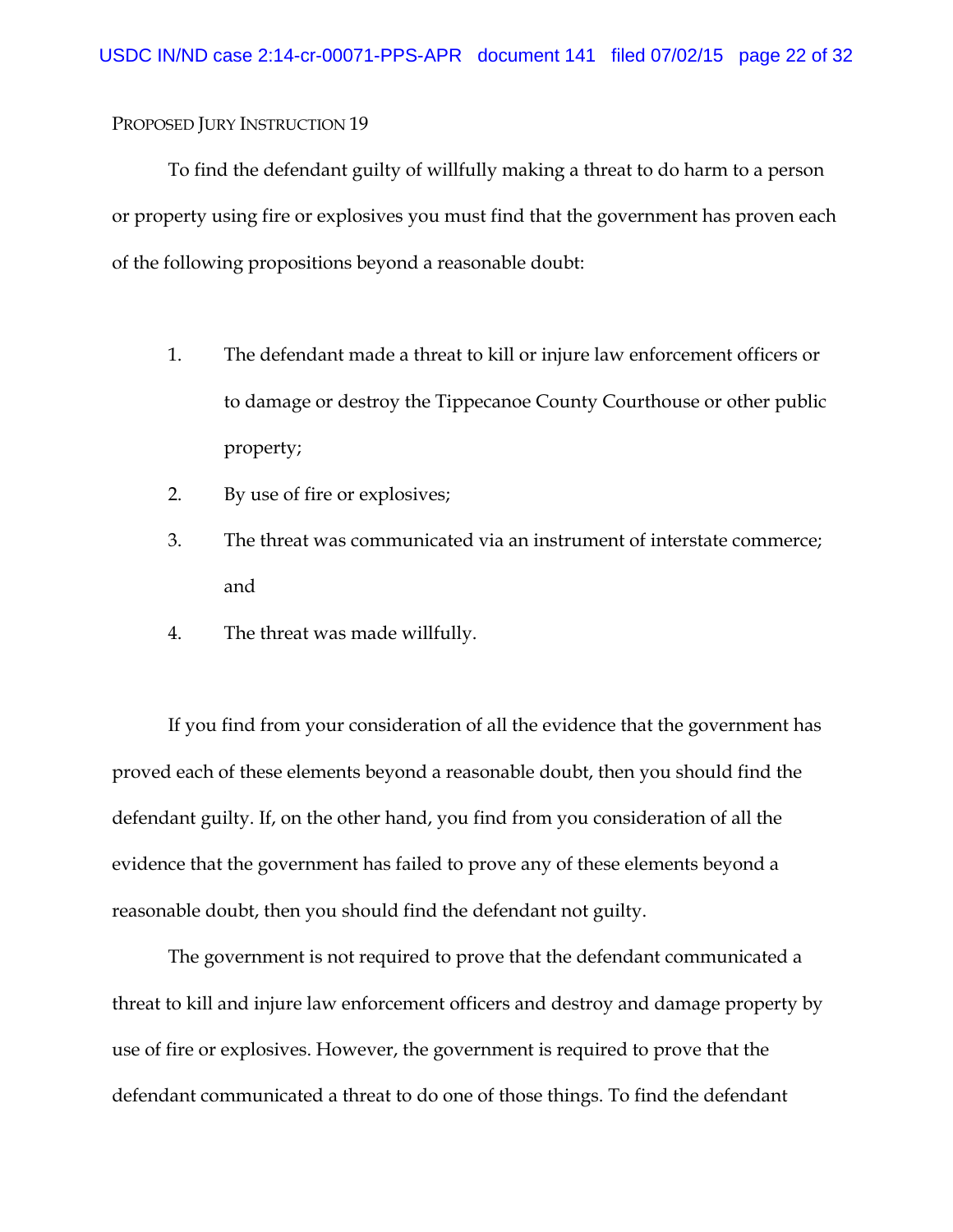guilty, you must agree unanimously on which threat the defendant made, as well as all of the other elements of the crime charged.

For example, if some of you were to find that the government has proved beyond a reasonable doubt that the defendant made a threat to kill law enforcement officers, and the rest of you were to find that the government has proved beyond a reasonable doubt that the defendant made a threat to destroy the Tippecanoe County courthouse, then there would be no unanimous agreement on which threat the government has proved. On the other hand, if all of you were to find that the government has proved beyond a reasonable doubt that the defendant made a threat to kill law enforcement officers, then there would be a unanimous agreement on which threats the government proved.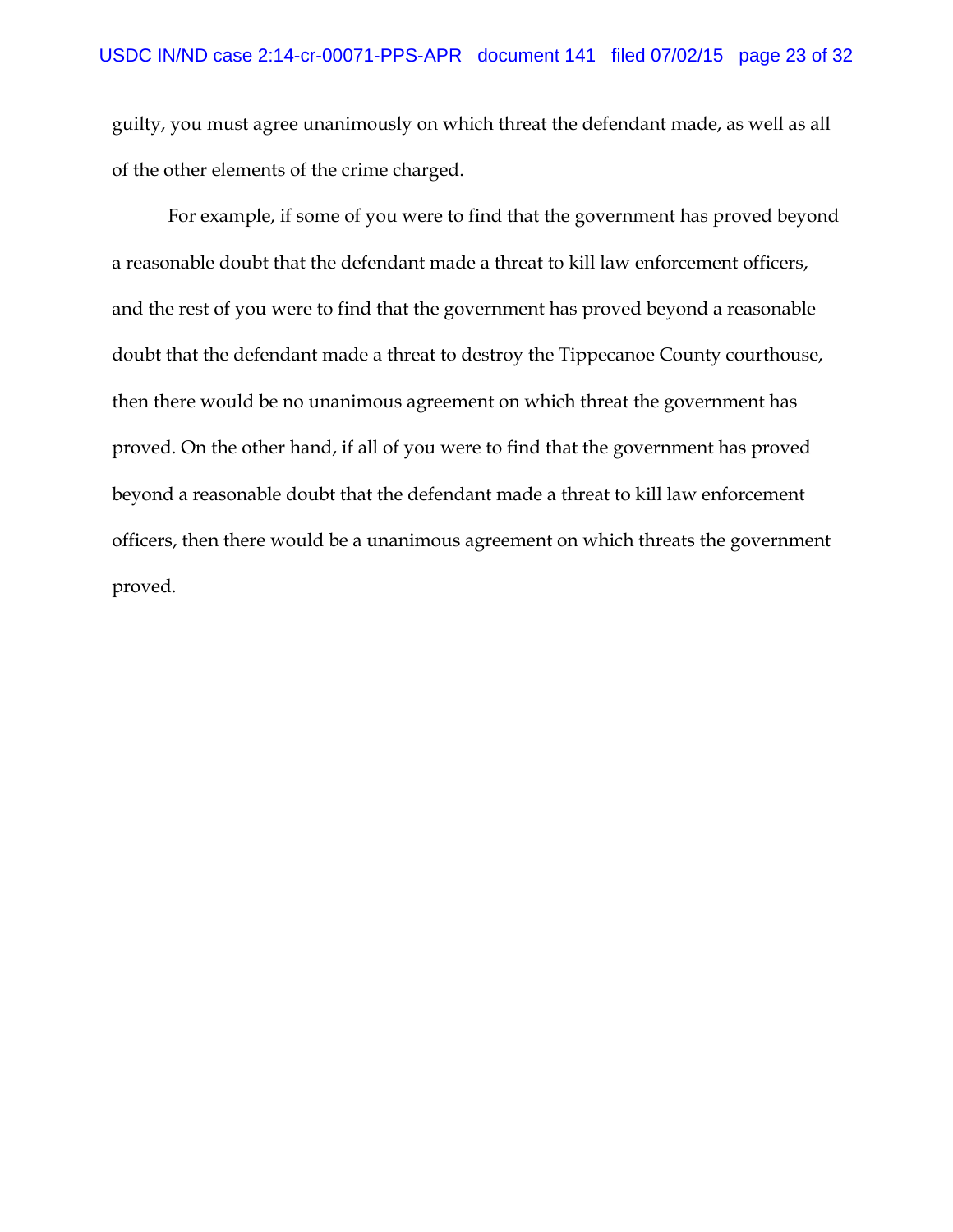The term "threat" as used in these instructions means a serious expression of an apparent intention to carry out the activity described in the communication. In order for the government to prove that the statement is a threat, it must prove the following two things:

First, that the statement, when viewed in the context and under the circumstances in which it was made, would cause apprehension in a reasonable person, as distinguished from idle or careless talk, exaggeration, or something said in a careless manner; and

Second, that the defendant made the statement "willfully." That is, he intended that the statement be understood as a serious expression of his intention to do the acts described.

The government is not required to prove that the defendant actually intended to carry out the acts threatened or that the defendant communicated the threat to the individuals referenced in the statement.

While the First Amendment of the United States Constitution protects vehement, scathing, and even offensive criticism of public officials, including law enforcement officers and judges, you are hereby instructed that it does not protect the making of a threat as defined herein.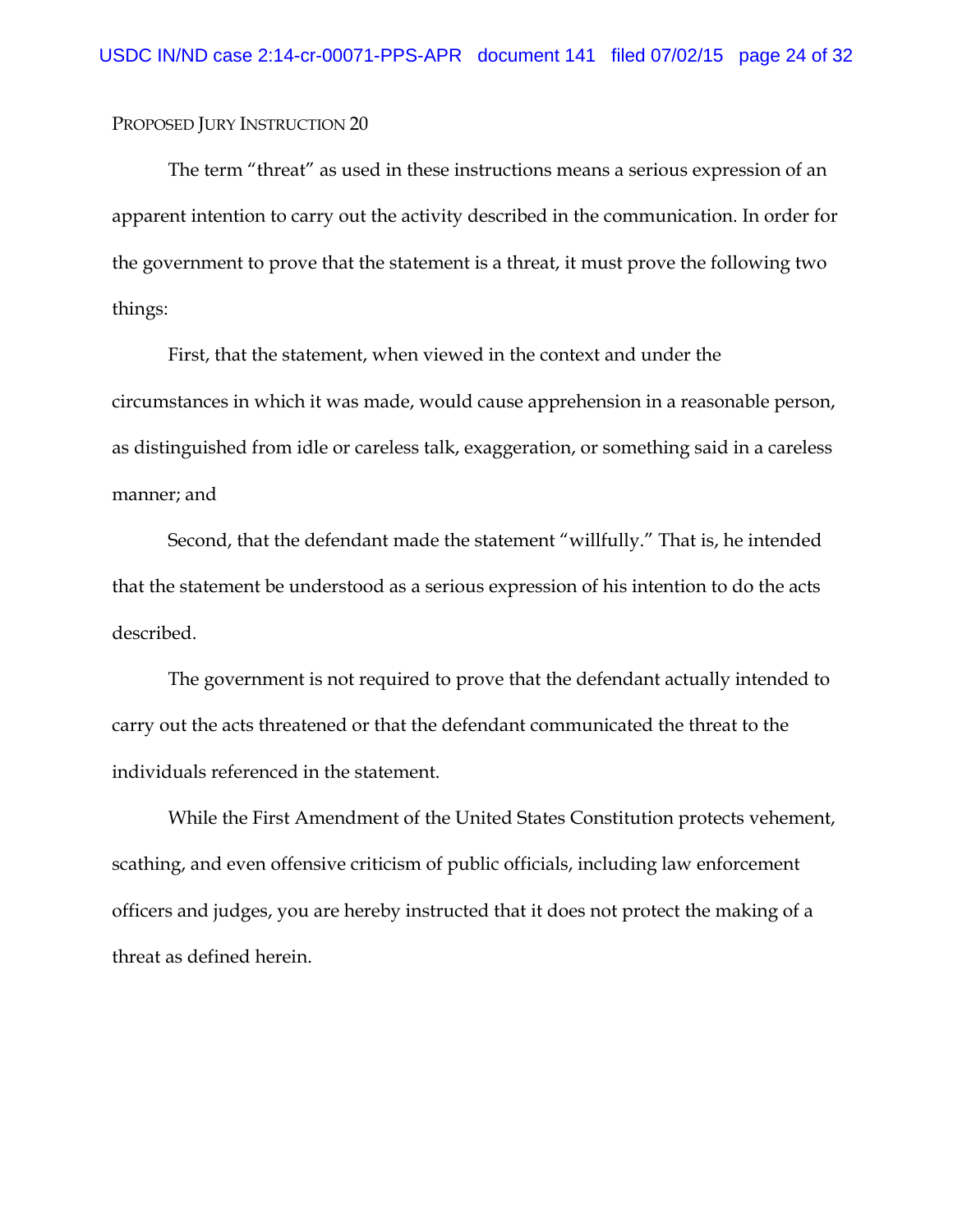To find the defendant guilty of maliciously conveying false information concerning an alleged attempt being made to do harm to a person or property using fire or explosives, you must find that the government has proved each of the following propositions beyond a reasonable doubt:

- 1. The defendant conveyed false information knowing the information to be false;
- 2. The false information concerned an alleged attempt to kill or injure law enforcement officers or to damage or destroy the Tippecanoe County Courthouse or other public property by use of fire or explosives;
- 3. The false information was conveyed via an instrument of interstate commerce; and
- 4. The false information was conveyed maliciously.

If you find from your consideration of all the evidence that the government has proved each of these elements beyond a reasonable doubt, then you should find the defendant guilty.

If, on the other hand, you find from your consideration of all the evidence that the government has failed to prove any of these elements beyond a reasonable doubt, then you should find the defendant not guilty.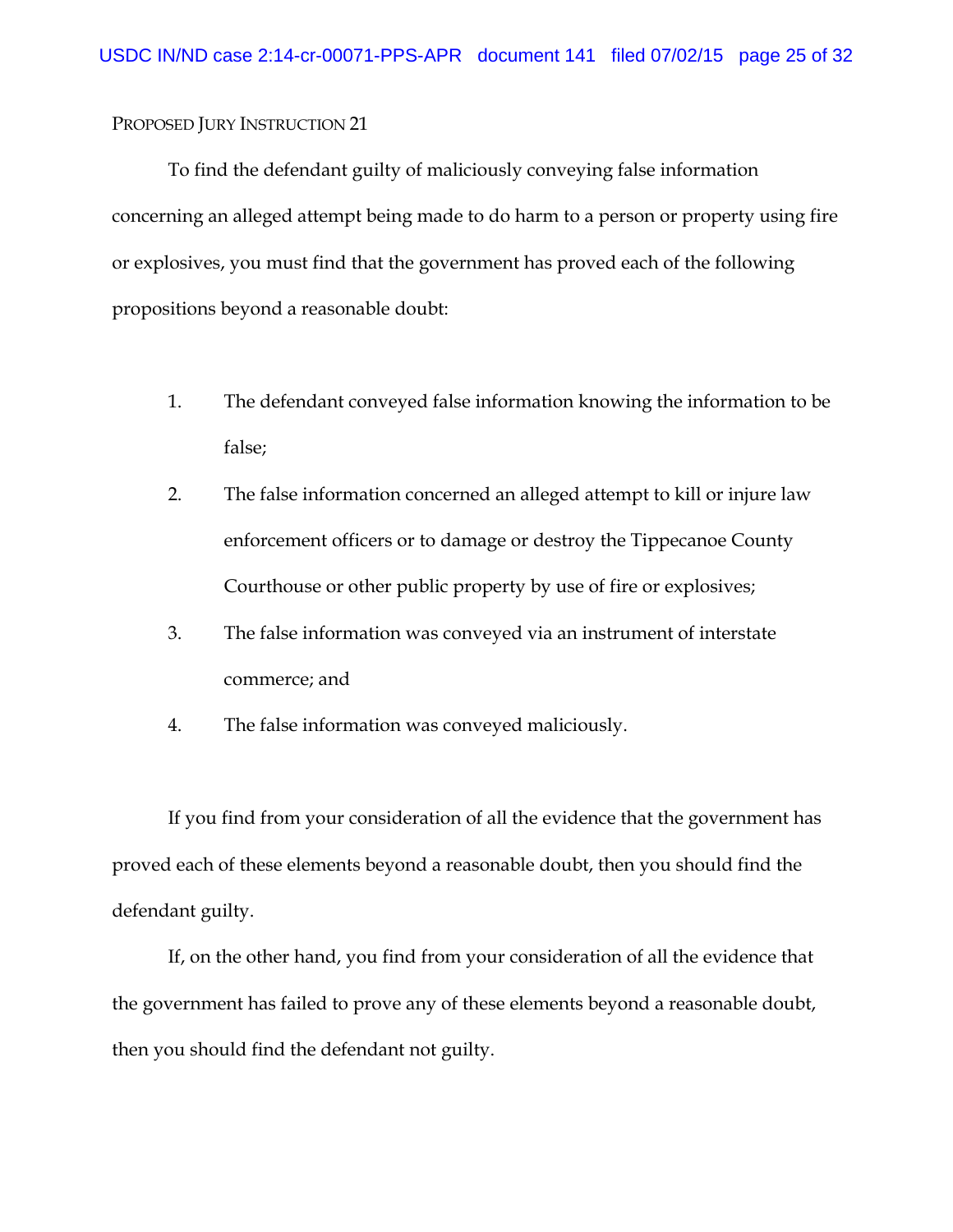The government is not required to prove that the defendant conveyed false information regarding an attempt to destroy or kill every person or thing alleged in Count 1. However, the government is required to prove that the defendant conveyed false information regarding an attempt to destroy, damage, injure or kill at least one of the persons or things alleged in Count 1. To find that the government has proven this, you must agree unanimously on what particular false information the defendant conveyed as well as all of the other elements of the crime charged.

For example, if some of you were to find that the government has proved beyond a reasonable doubt that the defendant conveyed false information regarding an attempt to kill law enforcement officers, and the rest of you were to find that the government has proved beyond a reasonable doubt that the defendant conveyed false information regarding an attempt to destroy the Tippecanoe County courthouse, then there would be no unanimous agreement on what particular false information the defendant conveyed. On the other hand, if all of you were to find that the government has proved beyond a reasonable doubt that the defendant made a threat to kill law enforcement officers, then there would be a unanimous agreement on what particular false information the defendant conveyed.

Also, the government is not required to prove that the defendant conveyed the false information to the individuals referenced therein or to anyone connected with the buildings or other property referenced in the communication.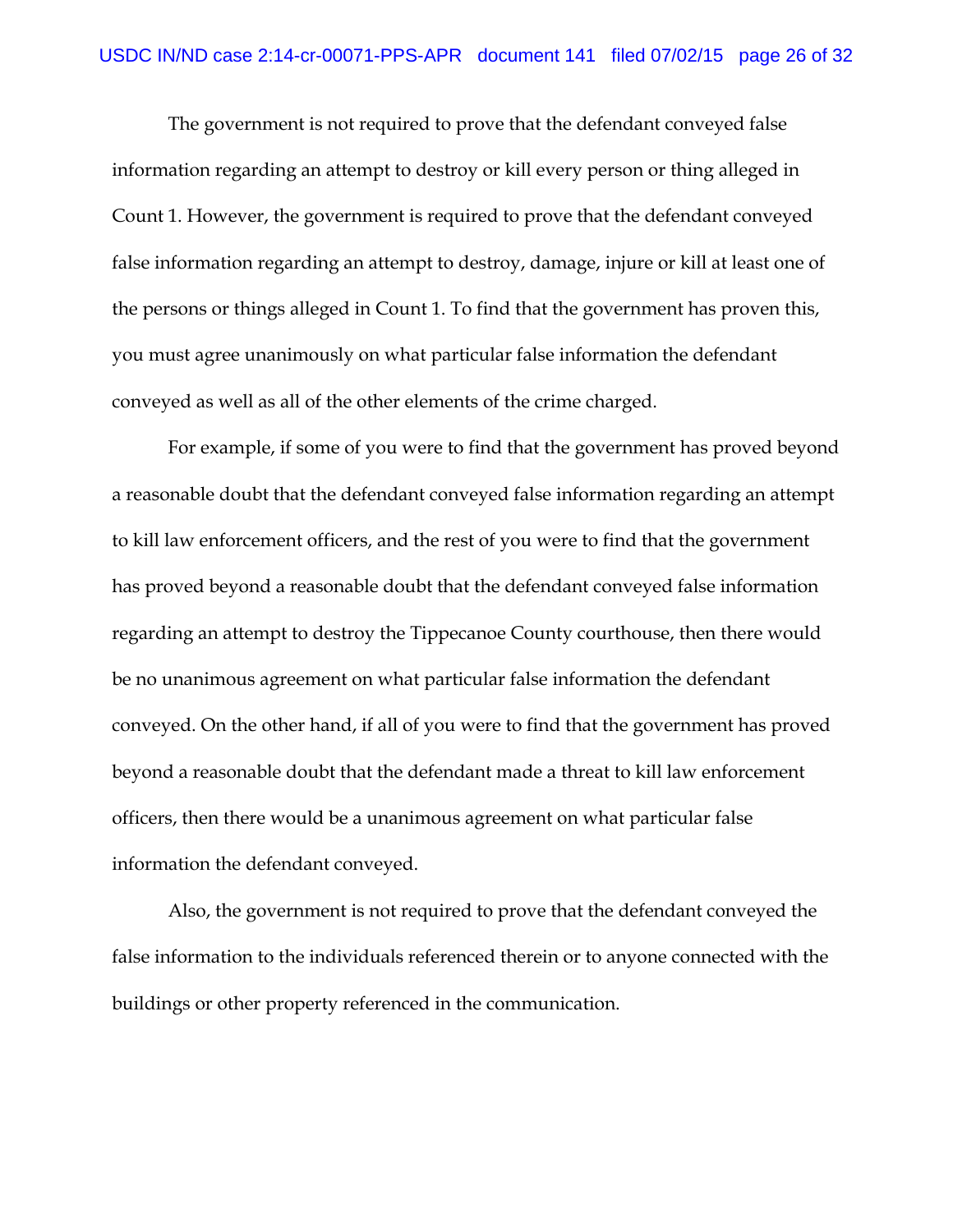To act "maliciously" means to act intentionally or with deliberate disregard of the likelihood that damage or injury will result.

As before, while the First Amendment of the United States' Constitution protects vehement, scathing, and even offensive criticism of public officials, including law enforcement officers and judges, you are hereby instructed that it does not protect the malicious conveyance of false information concerning an attempt to kill or injure any individual, or to unlawfully damage or destroy any building, vehicle or other property by means of fire or an explosive.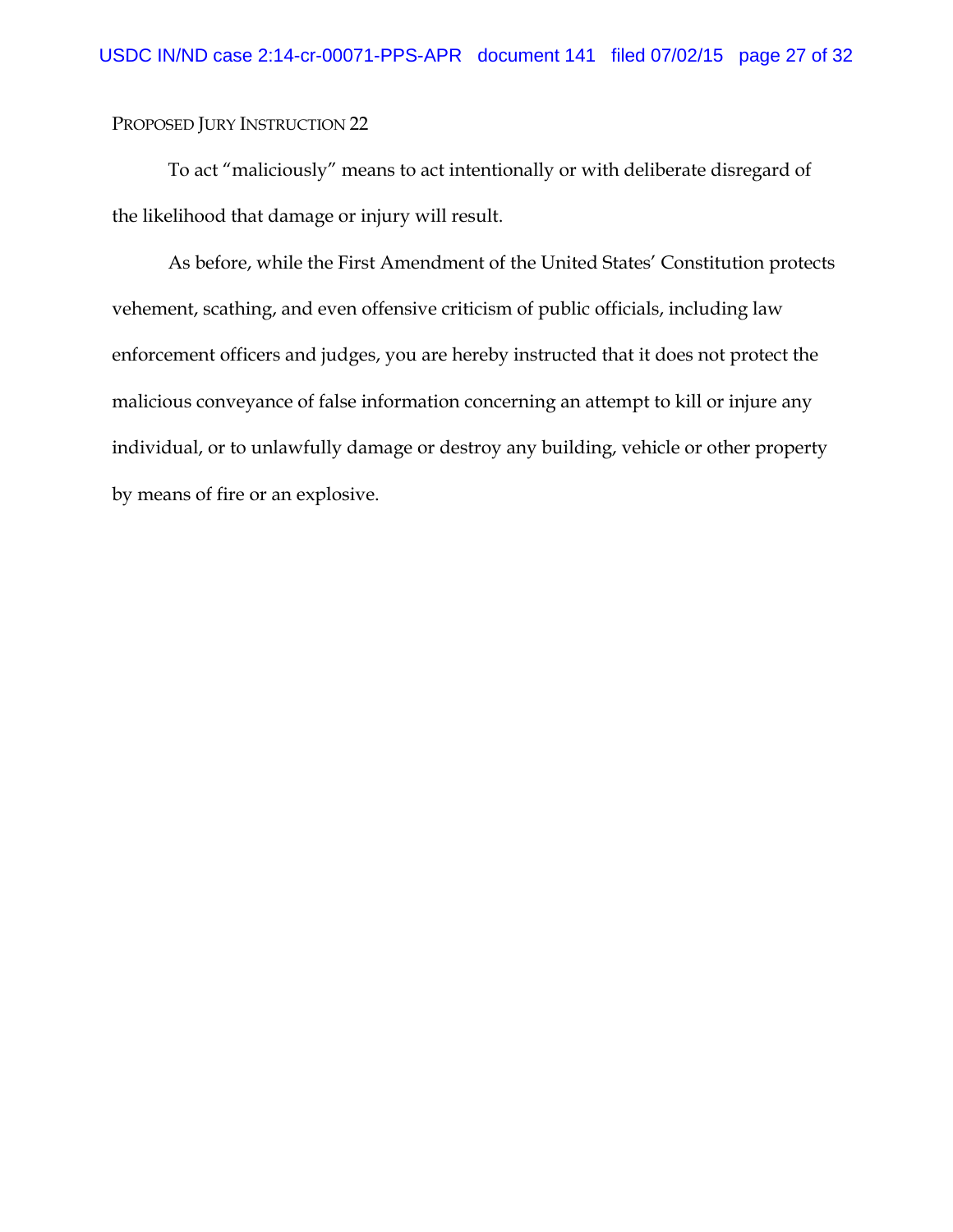In deciding your verdict, you should not consider the possible punishment for the defendant who is on trial. If you decide that the government has proved the defendant guilty beyond a reasonable doubt, then it will be my job to decide on the appropriate punishment.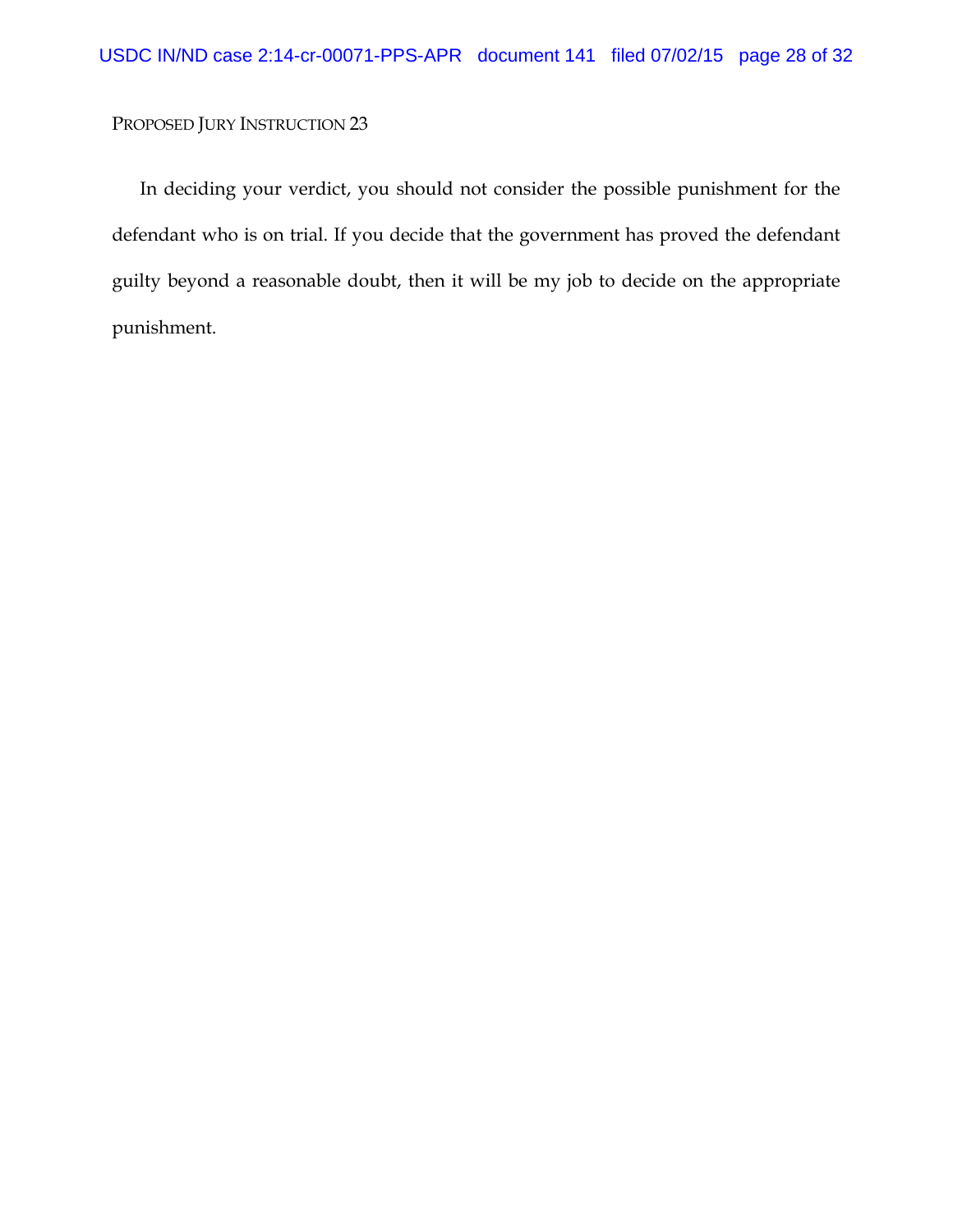Once you are all in the jury room, the first thing you should do is choose a foreperson. The foreperson should see to it that your discussions are carried on in an organized way and that everyone has a fair chance to be heard. You may discuss the case only when all jurors are present.

Once you start deliberating, do not communicate about the case or your deliberations with anyone except other members of your jury. You may not communicate with others about the case or your deliberations by any means. This includes oral or written communication, as well as any electronic method of communication, such as cell phone, smart phone, iPhone, computer, text messaging, instant messaging, the Internet, or services like Facebook, Twitter, or any other method of communication.

If you need to communicate with me while you are deliberating, send a note through the court security officer. The note should be signed by the Foreperson, or by one or more members of the jury. To have a complete record of this trial, it is important that you do not communicate with me except by a written note. I may have to talk to the lawyers about your message, so it may take me some time to get back to you. You may continue your deliberations while you wait for my answer. Please be advised that transcripts of trial testimony are not available to you. You must rely on your collective memory of the testimony.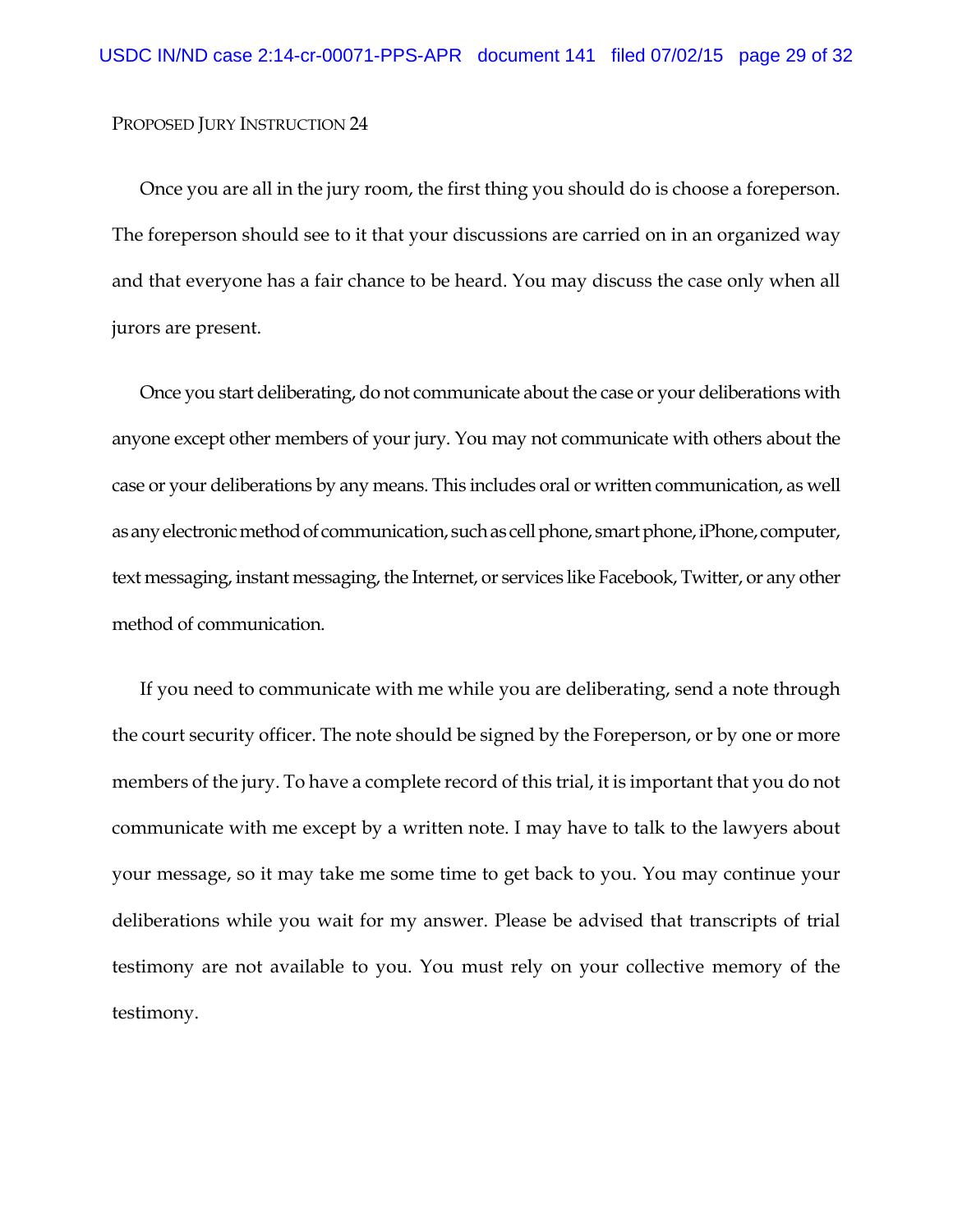If you send me a message, do not include the breakdown of any votes you may have conducted. In other words, do not tell me that you are split 6–6, or 8–4, or whatever your vote happens to be.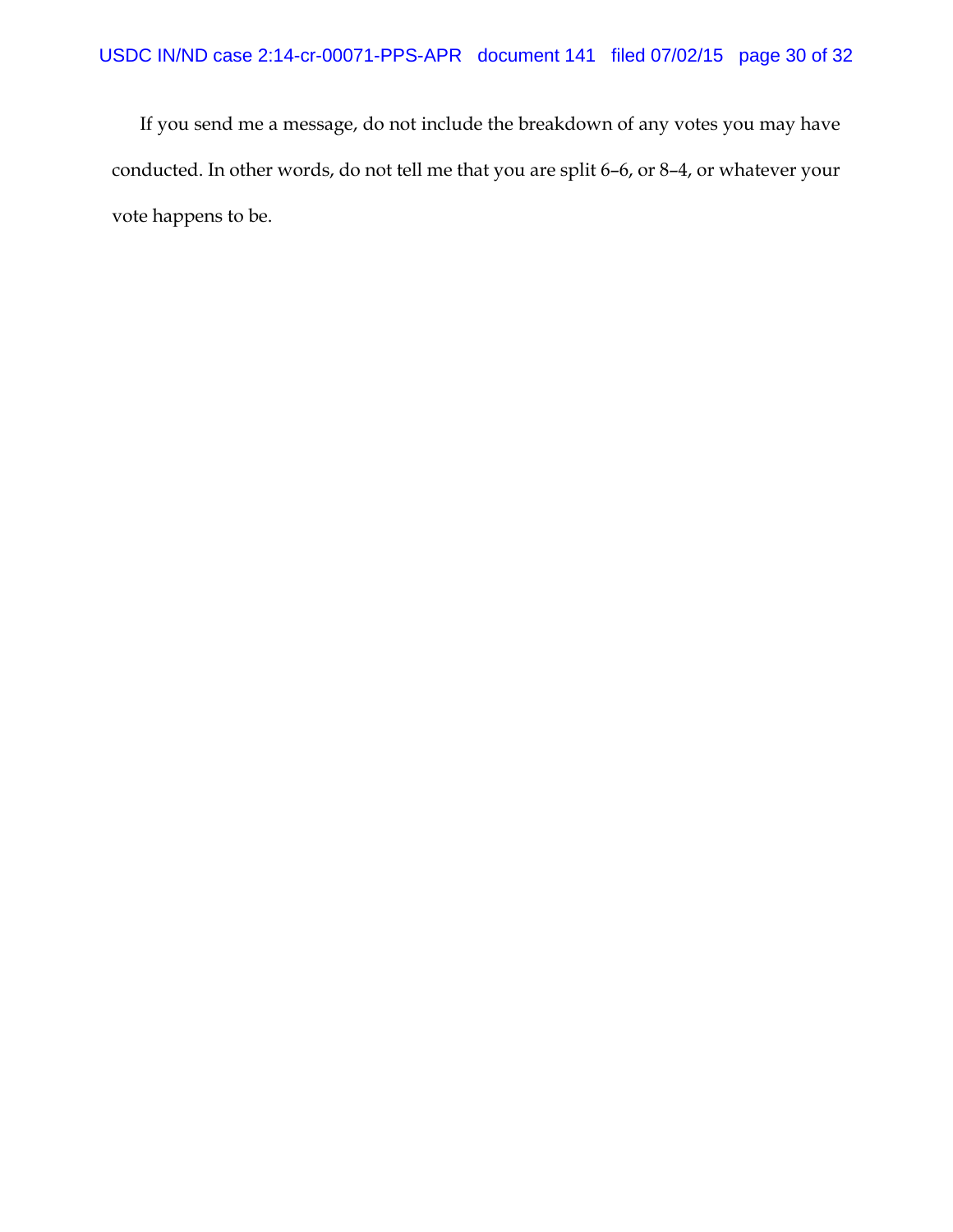A verdict form has been prepared for you. You will take this form with you to the jury room.

[Read the verdict form.]

When you have reached unanimous agreement, your foreperson will fill in, date, and sign the verdict form. Each of you will sign it.

Advise the court security officer once you have reached a verdict. When you come back to the courtroom, I will read the verdict aloud.